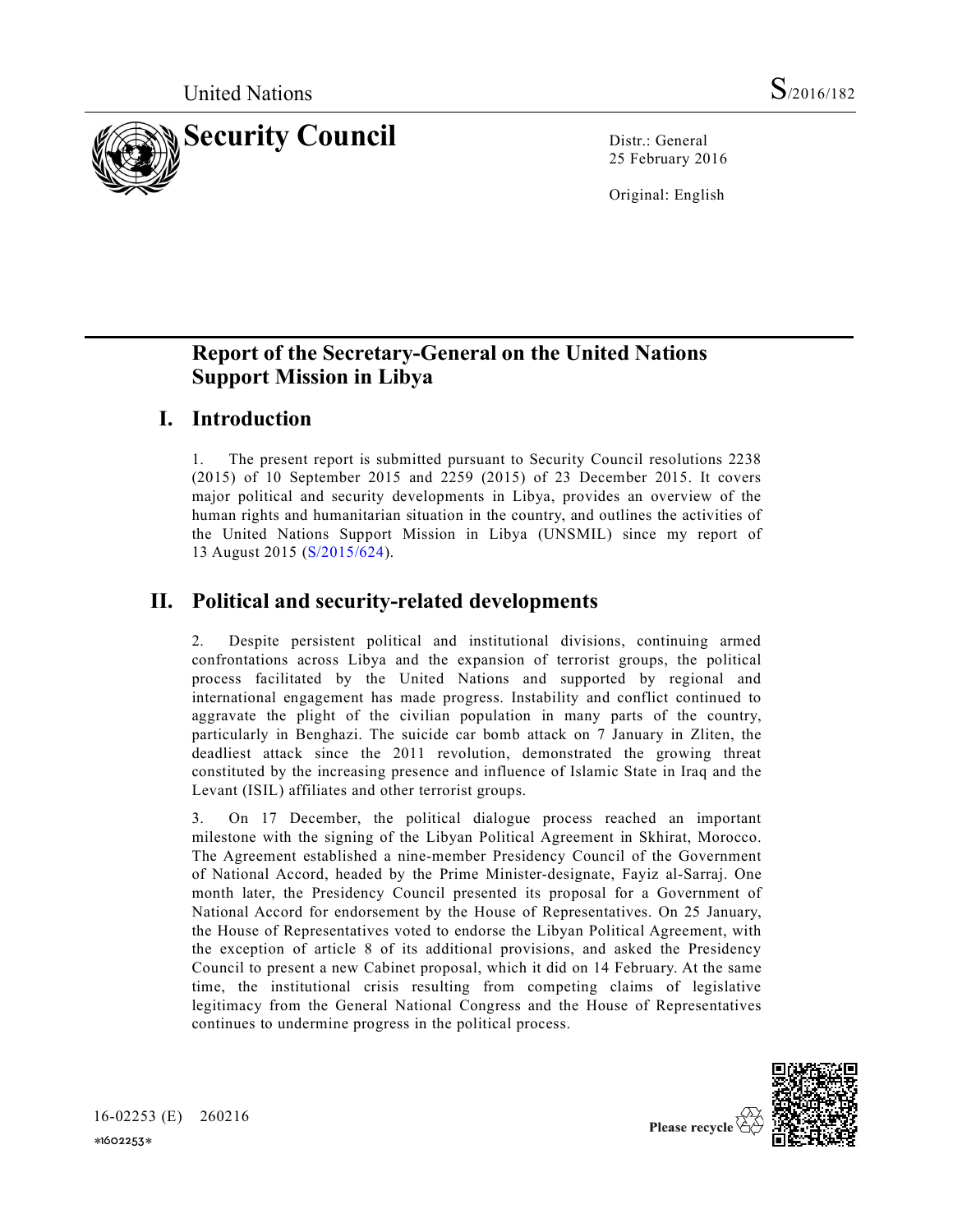**Political dialogue process**<br>4. Throughout the reporting period, UNSMIL remained actively engaged in<br>efforts to facilitate the formation of a unity government supported by security<br>arrangements, in order to bring an end to **Political dialogue process**<br>4. Throughout the reporting period, UNSMIL remained actively engaged in<br>efforts to facilitate the formation of a unity government supported by security<br>Although important progress was made with **Political dialogue process**<br>4. Throughout the reporting period, UNSMIL remained actively engaged in<br>efforts to facilitate the formation of a unity government supported by security<br>arrangements, in order to bring an end to **Political dialogue process**<br>4. Throughout the reporting period, UNSMIL remained actively engaged in<br>efforts to facilitate the formation of a unity government supported by security<br>arrangements, in order to bring an end to **Political dialogue process**<br>4. Throughout the reporting period, UNSMIL remained actively engaged in<br>efforts to facilitate the formation of a unity government supported by security<br>arrangements, in order to bring an end to **Political dialogue process**<br>4. Throughout the reporting period, UNSMIL remained actively engaged in<br>efforts to facilitate the formation of a unity government supported by security<br>arrangements, in order to bring an end to **Political dialogue process**<br>4. Throughout the reporting period, UNSMIL remained actively engaged in<br>efforts to facilitate the formation of a unity government supported by security<br>arrangements, in order to bring an end to **Political dialogue process**<br>4. Throughout the reporting period, UNSMIL remained actively engaged in<br>efforts to facilitate the formation of a unity government supported by security<br>arrangements, in order to bring an end to **Political dialogue process**<br>
4. Throughout the reporting period, UNSMIL remained actively engaged in<br>
efforts to facilitate the formation of a unity government supported by security<br>
arrangements, in order to bring an end Political dialogue process<br>4. Throughout the reporting period, UNSMIL remained actively engaged in<br>efforts to facilitate the formation of a unity government supported by security<br>Although important progress was made with t **Political dialogue process**<br>
4. Throughout the reporting period, UNSMIL remained actively engaged in<br>
efficits to findition the formation of a unity government supported by security<br>
arrangements, in order to bring an end **Political dialogue process**<br>4. Throughout the reporting period, UNSMIL remained actively engaged in efforts to facilitate the formation of a unity government supported by security arrangements, in order to bring an end to **Political dialogue process**<br>
4. Throughout the reporting period, UNSMIL remained actively engaged in<br>
4: Chrostophout the reportion of a unity government supported by security<br>
arrangements, in order to bring an end to th **Political dialogue process**<br>
4. Throughout the reporting period, UNSMIL remained actively engaged in<br>
4: Throughout the reportion of a unity government supported by security<br>
articles in coler to bring an end to the insti **Political dialogue process**<br>
4. Throughout the reproring period, UNSMIL remained actively engaged in efficits to facilitiete the formation of a unity government supported by security carragements, in order to bring an ead **Political dialogue process**<br>4. Throughout the reporting period, UNSMIL remained actively engaged in<br>efforms to facilitate the formation of a unity government supported by security<br>arresprenents, in order to bring an end t **Political dialogue process**<br>
4. Throughout the reporting period, UNSMIL remained actively engaged in effects to facilitate the formation of a unity government suppored by security arrangements, in order to bring am end to **Political dialogue process**<br>4. Throughout the reporting period, UNSMIL remained actively engaged in<br>efforts to facilitate the formation of a unity government supported by security<br>arrangements, in order to bring an end to **Political dialogue process**<br>4. Throughout the reporting period, UNSMIL remained actively engaged in<br>efforts to facilitate the formation of a unity government supported by security<br>arrespondents, in order to bring an end t **Political dialogue process**<br>
4. Throughout the reporting period, UNSMIL remained actively engaged in efficients to facilitate the formation of a unity government suppored by security arrangements, in order to bring an end **Political dialogue process**<br>
4. Throughout the reporting period, UNSMIL remained actively engaged in<br>
4fforts to fictlitate the formation of a unity government suppored by security<br>
artifacts of the Drivero bring an ed to 4. Throughout the reporting period, UNSMIL remained actively engaged in efficis to Inciditate the formation of a unity government suppored by security carracterias, in order to bring an ead to the institutional crisis and

efforts to facilitate the formation of a unity government supported by security<br>arrangements, in order to bring an end to the institutional crisis and armod conflict.<br>Although important progress was made with the signing o arrangements, in order to bring an end to the institutional crisis and armed conflict.<br>Although important progress was made with the signing of the Libyan Political<br>Agreement and the announcement of a Government of Nationa Although important progress, was made with the signing of the Libyan Political<br>Agreement and the amounement of a Government of National Accord, much work<br>remains to be done on the implementation of the Agreement, including Agreement and the announcement of a Government of National Accord, much work<br>
remains to be done on the implementation of the Agreement, including on<br>
broadening the base of support for the new transitional institutions, e remains to be done on the implementation of the Agreement, including on<br>broadening the base of support for the new transitional institutions, ensuring a<br>peaceful transfer of power, establishing security arrangements allowi broadening the base of support for the new transitional institutions, ensuring a<br>peaceful transfer of power, establishing security arrangements allowing the<br>Government to operate effectively from Tripoli, the Libyan capita peacelul transler of power, establishing security arrangements a luborup the Covernment to operate effectively from Tripoli, the Libyan capital, and addressing the humanitarian needs of the Libyan population.<br>
2. Building Government to operate ellectively from Trippeli, the Libyan capital, and addressing<br>the humanitarian needs of the Libyan population.<br>5. Building on the momentum gained from the initialling of the Libyan Political<br>Agreement the humanitarian needs of the Libyan population.<br>
S. Building on the momentum gained from the initialling of the Libyan Political<br>
Agreement on 11 July in Skhirar, UNSMIL continued to work closely with all the<br>
main partie 5. Building on the momentum gained from the initialling of the Libyan Political Agreement on 11 July in Skhirat, UNSMIL continued to work clossely with all the participas in the Agreement, including the composition of the Agreement on 11 July in Skhirat, UNSMIL continued to work closely with all the main parties in Libya hroughet all signature Agrestian September to facilitate consensus on an<br>annexes to the Agreement, including the composit man parties in Lobya lurougust Mayust and September to lawilitie consensus on<br>manexes to the Agreement, including the composition of the Presidency Council and<br>the priorities of the Government of National Accord, internal amackes to the Agreement, meloding the composition of the Presidency Council and<br>presidents of the Sinceriori, a proposed amendment to the Constitutional Declaration, fiscal<br>policy principles and security arrangements to t the promittes of the Government of National Accord, internal truest of procedure for<br>the State Council, a proposed amendment to the Constitutional Declaration, fiscal<br>policy principles and security arrangements.<br>
S. The po the State Council, a proposed amendment to the Constitutional Declaration, insell<br>policy principles and security arrangements.<br>6. The political dialogue reached a new threshold on 21 September, when<br>participuans in the dia policy principles and security arrangements.<br>
So. The political dialogue reached a new threshold on 21 Septement except the<br>
Brattelents of the Presidency Council. Following a high-level meeting on Lisby<br>
and 20 October, o 6. The political dialogue reached a new threshold on 21 September, when<br>participants in the dialogue all agreed on all amences to the Agreement except the<br>pist of members of the Presidency Council. Following a high-level m participants in the dialogue all agreed on all annexes to the Agreement except the<br>
list of members of the Presidency Council. Following a high-level meeting on Libya<br>
and 2 October, on the side-lines of the Gieneral Assem list of members of the Presidency Council. Following a high-level meeting on 1, bya and 2 October, om the side lines of the Grearal Assembly in New York, dialogue participants reconvened in Skhriat on 7 October after coins

2. October, on the side-lines of the General Assembly in New York, dialogue<br>participants reconvened in Shirat on 7 October to discuss the composition of the<br>Presidency Council. On 8 October, after extensive consultations w participants reconvened in Schirati on 7 October to discuss the composition of the participants, a list of six noninees who had received the broades support from the participants, as is of save noninees who had received th Presidents Council. On 8 Oetober, aller extensive consultations with dialogue participants, a list of six noninees who had received the broadest support from the following consultations with key politicial members were sub participants, as last of six nominees who had received the broadest support from the broadest support from the broadest support from the production with the political and geographical blance.<br>
7. Despite the arrival at a c particupants was amnounced. Three additional members were subsequently sidded<br>following consultations with key political actors, as a means of improving political<br>and geographical balance.<br>T. Despite the Grariel Mational C is<br>bluowing consultations with key political actors, as a means of improving political<br>radiographical balance.<br>7. Despite the arrival at a consensus list of nominees for the Presidency Council,<br>representively members in th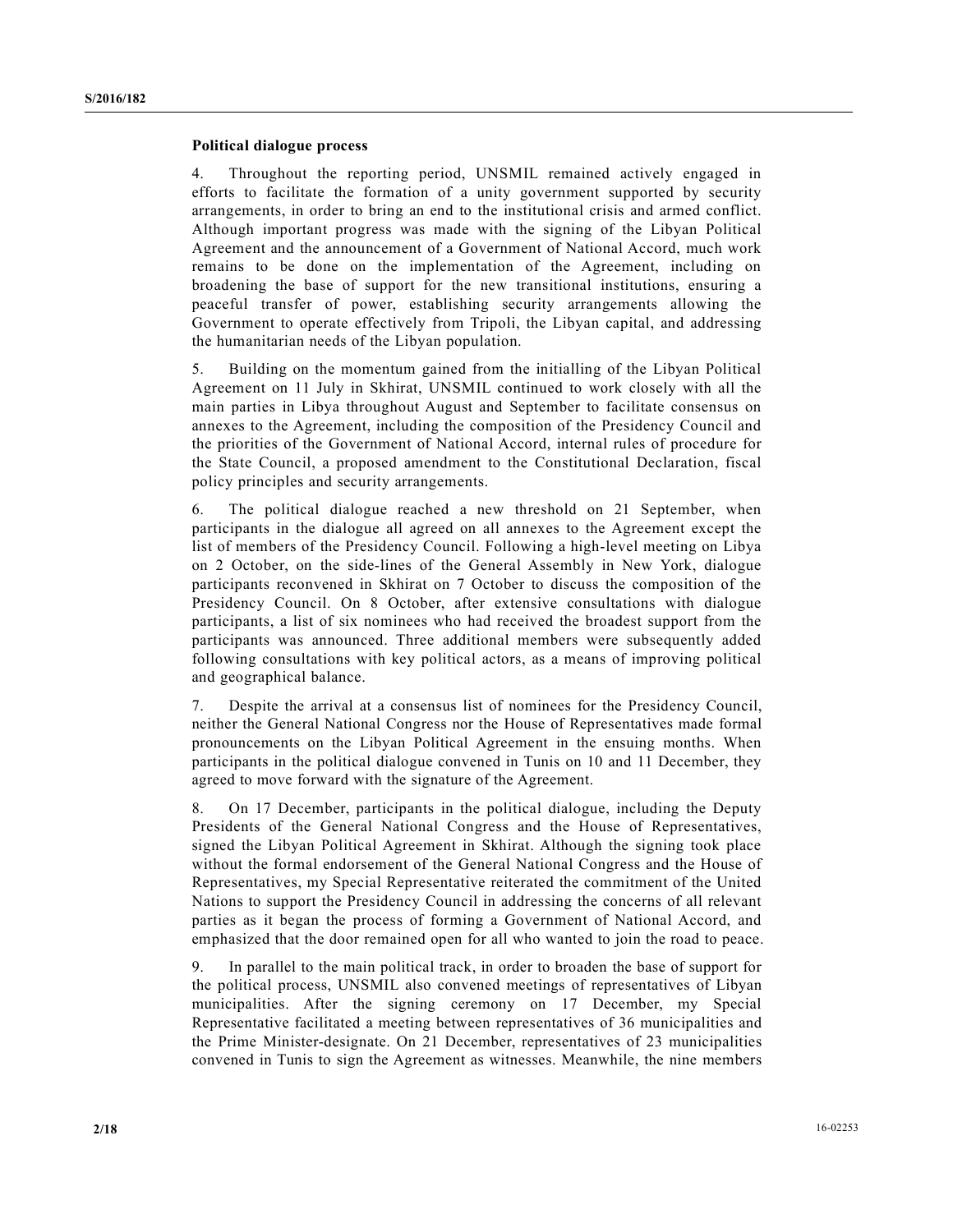S/2016/182<br>
of the Presidency Council took up their duties in accordance with the Libyan Political<br>
Agreement and on 13 January decided to establish the Temporary Security Committee<br>
to facilitate the implementation of the S/2016/182<br>
Agreement and on 13 January decided to establish the Temporary Security Committee<br>
to facilitate the implementation of the security arrangements outlined in the Libyan<br>
Political Agreement.<br>
10. On 18 January, S/2016/182<br>
S/2016/182<br>
of the Presidency Council took up their duties in accordance with the Libyan Political<br>
Agreement and on 13 January decided to establish the Temporary Security Committee<br>
to facilitate the implement

of the Presidency Council took up their duties in accordance with the Libyan Political Agreement and on 13 January decided to establish the Temporary Security Committee<br>to facilitate the implementation of the security arra 5/2016/182<br>
10. On the Presidency Council took up their duties in accordance with the Libyan Political<br>
Agreement and on 13 January decided to establish the Temporary Security Committee<br>
10. On 18 January, the Presidency C S/2016/182<br>
of the Presidency Council took up their duties in accordance with the Libyan Political<br>
Agreement and on 13 January decided to establish the Temporary Security Committee<br>
to facilitate the implementation of the S72016/182<br>S72016/182<br>S72016/182<br>Agreement and on 13 January decided to establish the Temporary Security Committee<br>to facilitate the implementation of the security arrangements outlined in the Libyan<br>Political Agreement.<br>1 S72016/182<br>S72016/182<br>S72016/182<br>Agreement and on 13 January decided to establish the Temporary Security Committee<br>to facilitate the implementation of the security arrangements outlined in the Libyan<br>Political Agreement.<br>1 S72016/182<br>S72016/182<br>S72016/182<br>Agreement and on 13 January decided to establish the Temporary Security Committee<br>to facilitate the implementation of the security arrangements outlined in the Libyan<br>Political Agreement.<br>T **S22016/182**<br> **S22016/182**<br> **Configured Configured SC** and the simulation of the Emporary Security Committee<br> **Configured Agreement**.<br> **Configured Agreement**.<br> **Configured Agreement**.<br> **Political Agreement.**<br> **Political Ag** S72016/182<br>
S72016/182<br>
S72016/182<br>
Agreement and on 13 January decided to establish the Emponary Security committee<br>
Agreement and on 13 January decided to establish the Emponary Security in<br>
Dolinical Agreement.<br>
To Conc **S2016/182**<br> **S2016/182**<br> **S2016/182**<br> **Agreement and on 13 January decided to establish the Temporary Security Committee<br>
to facilitate the implementation of the security arrangements outlined in the Libyan<br>
Political Ag** 57 ministers. On 14 February, the Presidency Council submitted a present and on 13 January decided to stabilist the Temperary Security Committee to facilitate the implementation of the security arengements outlied in the L S2016/182<br>
Soften Presidency Council took up their duties in accordance with the Libyan Political<br>
Agreement and on 13 January decided to establish the Temperary Security Committee<br>
to fincilitate the implementation of the state of the Presidency Council took up their duties in accordance with the Libyan Political Agreement and on 13 January decided to establish the Emporary Security Committee to forelitate the implementation of the security S2016/182<br>S2016/182<br>S2016/182<br>Separate and on 13 January decided to establish the Temporary Security Committee<br>of ficilities the implementation of the security arrangements outlined in the Libyan<br>Dolitical Ageement.<br>10. On **S2016/182**<br> **S2016/182**<br> **Agreement and on 13 January decided to establish the Temperary Security Comittee<br>
to facilitate the implementation of the security arrangements outlined in the Libyan<br>
Political Agreement.<br>
To C** SCO16/182<br>SCO16/182<br>SCO16/182<br>Agreement and on 13 January decided to establish the Temperary Security Committee<br>to facilitate the implementation of the security arrangements outlined in the Libyan<br>Political Agreement.<br>10. SZ016182<br>SZ016182<br>Agreement and on 13 Junuary devided to establish the Temporary Security Committee<br>Its particular to find it 3 Junuary devided to stablish the Temporary Security Committee<br>Its finding Agreement.<br>To find t of the Presidency Council took up their duties in accordance with the Libyan Political Ageeement and on 13 January decided to establish the Temperary Security Committee to faciliture the implementation of the security arra of the Presidency Council took up their duties in accordance with the Libyan Political Agreement and on 13 January decided to establish the Temperary Scentity Committee<br>For facilitate the implementation of the security arr Agreement and on 13 January decided to establish the Temporary Security Committee<br>to fincilitate the implementation of the security arrangements outlined in the Libyan<br>Political Agreement.<br>10. On 18 January, the Presidency to facilitate the implementation of the security arrangements outlined in the Libyan<br>Political Agreement.<br>To Chai also and the President of Whister 10. On 18 January, the President<br>of Chainel Accord II accordance with the Political Agreement.<br>
10. On 18 January, the Presidency Council nominated a 32-member Government<br>
16 National Accord. In accordance with the Libyan Political Agreement, the Prime<br>
Minister-designate presented the Cabinet t 10. On 18 January, the Presidency Council nominated a 32-member Government of National Accord. In accordance with the Libyan Political Agreement, the Prime Minister-designate presented the Cabinet to the House of Represent

of National Accord. In accordance with the Lubyan Political Agreement, the Prince of Representatives for Minister-designate presentation 25 January, the House of Representatives for endorsement. At a session on 25 January, endorsement. At a session on 25 January, the House of Representatives voted to inductional provisions pertraining to senior military and security posts. The House of Representatives also voted to rejoint of the revolutiona endorse the Libyan Political Agreement<sup>7</sup> with the exception of an article in the Regresentatives abso voted to reject the proposed Government of National Accord Representatives also voted to reject the proposed Government additional provisions pertaining to senior military and security posts. The House of<br>Representatives also voted to rejoine the proposed Government of National Aecord<br>and asked the Presidency Council to present a new Cabine Representatives also voted to reject the proposed Government of National Accord<br>and asked the Presidency Council to present a new Cabinet of no more than<br>17 ministers. On 14 February, the Presidency Council submitted a new and asked the Presidency Council to present a new Cabinet of no more than 17 ministers, On 14 February, the Presidency Council submitted a new proposal for the Covernment of National Accord, comprising 13 ministers and 5 m 17 ministers. On 14 February, the Presidency Council submitted a new proposal for<br>the Covernment of National Accord, comprising 13 ministers and 5 ministers of<br>state, for the endorsement of the flouse of Representatives.<br> the Government of National Accord, compiring 13 ministers and 5 ministers of<br>state, for the endorsement of the House of Representatives.<br>11. Separately from the main political track, the House of Representatives<br>delegation state, for the endorsement of the House of Representatives.<br>
11. Separately from the main political track, the House of Representatives<br>
delegation to the dialogue held discussions with a group of parliamentarian<br>
boycotte 11. Separately from the main political track, the House of Representatives<br>deogration to the dialogue held disseussions with a group of partiamentarian<br>apprement to allow the byototers to participate in the new transitiona delegation to the dialogue held discussions with a group of parliamentarian boycotters in Skhirat in September. On 18 September, they reached a tentative sugreement to allow the boycotters to participate in the new transit

hoycotters in Skhirat in September. On 18 September, they reached a tentative agreement to allow the boycotters to participate in the new transitional phase from<br>within the House of Representatives. UNSMIL continued to fac agreement to allow the boycotters to participate in the new transitional phase from<br>this the theore of Representatives. UNSML continued to ficilities tells to enable<br>the former boycotters to join the House of Representativ within the House of Representatives. UNSM1L continued to facilitate talks to enable<br>the former boycotters to join the House of Representatives. On 17 January, my<br>Special Representative accompanied two former boycotters to the former boycotters to join the House of Representatives. On 17 January, my<br>Special Representative ascompanied two former boycotters to a meeting in Shahat<br>with the President of the House of Representatives, Agila Saleh Special Representative accompanied two former boycotters to a meeting in Shahhat with the President of the House of Representatives, Agita Saleth Essa Gwaider, for structure distances and convening a full seasion of the Ho with the President of the House of Representatives, Agila Saleh Essa Gwaider, for<br>further discussions on convening a full session of the House of Representatives to<br>discuss endorsement of the Government of National Accord. littler discussions on convening a littl session of the House of Representatives to<br>discuss endorsement of the Government of National Accord.<br>
Regional and international engagement<br>
12. Neighbouring countries played an imp discuss endorisement of the Government of National Accord.<br> **Regional and international engagement**<br>
T2. Neighbouring countries played an important role in supporting the political<br>
Theoretics are the international Contact **Regional and international engagement**<br>
12. Neighbouring countries played an important role in supporting the political<br>
process in Libya. My Special Representative attended the seventh ministerial<br>
meeting of Libya's nei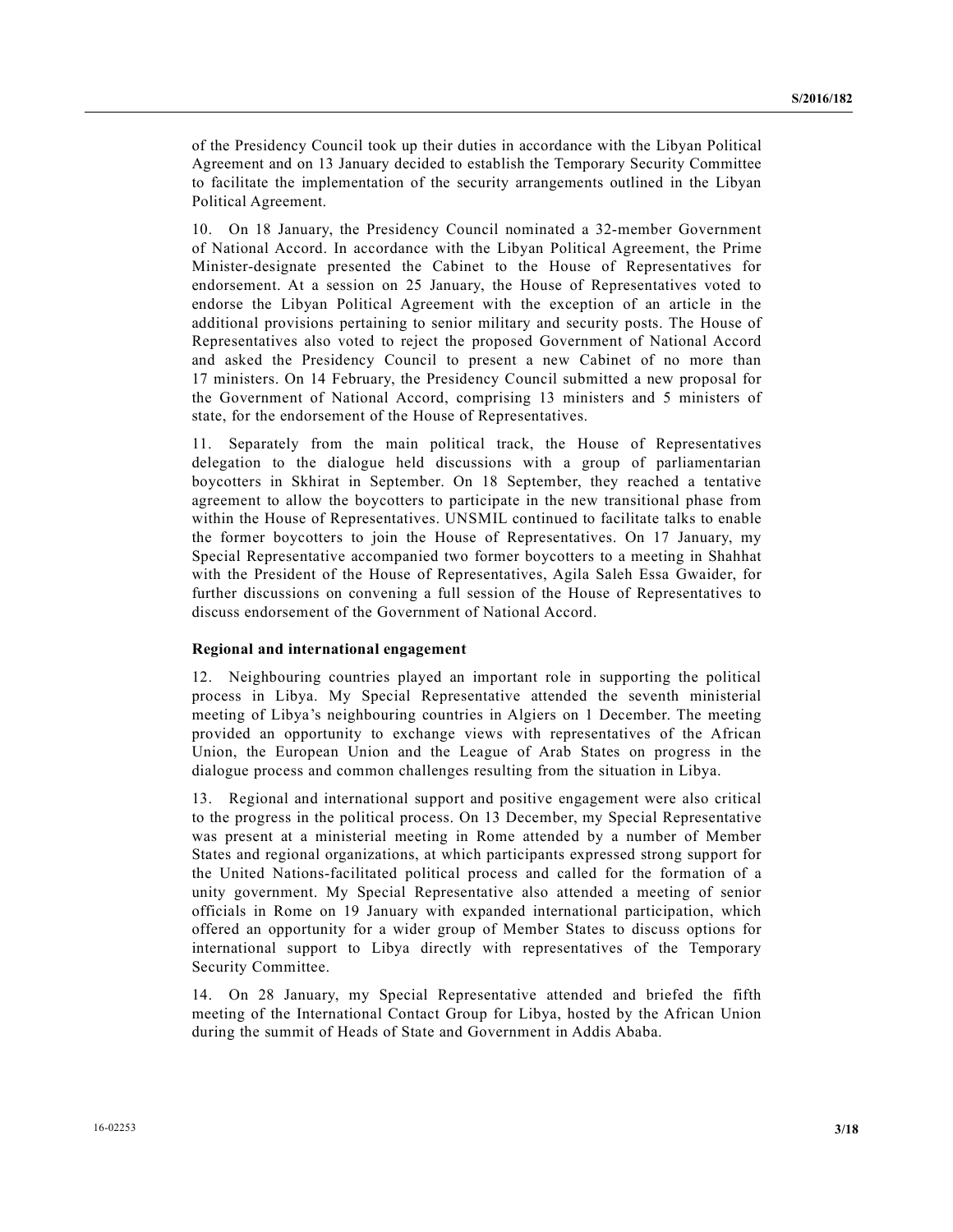Situation in the west<br>
15. The security situation in western Libya remained fragile. The increased<br>
activity of ISIL and a sharp rise in crime levels added another layer of threats to a<br>
complex security setting. While man Situation in the west<br>
15. The security situation in western Libya remained fragile. The increased<br>
activity of ISIL and a sharp rise in crime levels added another layer of threats to a<br>
complex security setting. While man **Situation in the west**<br>15. The security situation in western Libya remained fragile. The increased<br>activity of ISIL and a sharp rise in crime levels added another layer of threats to a<br>complex security setting. While many **Situation in the west**<br>15. The security situation in western Libya remained fragile. The increased<br>activity of ISIL and a sharp rise in crime levels added another layer of threats to a<br>complex security setting. While many Situation in the west<br>
15. The security situation in western Libya remained fragile. The increased<br>
activity of ISIL and a sharp rise in crime levels added another layer of threats to a<br>
complex security setting. While man **Situation in the west**<br>15. The security situation in western Libya remained fragile. The increased<br>16. The security setting a sharp rise in crime levels added another layer of threats to a<br>20. Continued to be loyal to the **Situation in the west**<br>15. The security situation in western Libya remained fragile. The increased<br>activity of ISIL and a sharp rise in crime levels added another layer of threats to a<br>complex security setting. While many Situation in the west<br>
15. The security situation in western Libya remained fragile. The increased<br>
activity of ISIL and a sharp rise in crime levels added another layer of threats to a<br>
complex security setting. While man **Situation in the west**<br>
15. The security situation in western Libya remained fragile. The increased<br>
activity of ISIL and a sharp rise in crime levels added another layer of threats to a<br>
complex security setting. While m

**Situation in the west**<br>
15. The security situation in western Libya remained fragile. The increased<br>
accivity of ISIL and a sharp rise in crime levels added another layer of threats to a<br>
complex security setting. While m **Situation in the west**<br>
15. The security situation in western Libya remained fragile. The increased<br>
activity of ISIL and a sharp rise in crime levels added another layer of the<br>
11-bya declared their intent to support th **Situation in the west**<br>15. The security situation in western Libya remained fragile. The increased<br>activity of ISIL and a sharp rise in crime levels added another layer of theats to a<br>complex security setting. While many **Situation in the west**<br>
15. The socurity situation in western Libya remained fragile. The increased<br>
16. The socurity setting. While many of the armed groups that control western<br>
Libya declared their initia to support t **Situation in the west**<br>
15. The security situation in western Libya remained fragile. The increased<br>
activity of ISIL and a sharp rise in crime levels added another layer of threats to a<br>
complex security setting. While Situation in the west<br>
15. The security situation in western Libya remained fragile. The increased<br>
activity of ISIL and a sharp rise in crime levels added another layer of threats to<br>
complex security setting. While many Situation in the west<br>
15. The security situation in western Libya remained fragite. The increased<br>
accomplex security setting. While many of the armed groups had control vestern<br>
Libya declared their intert to support the

**Situation in the west**<br>
15. The security situation in western Libya remained fragile. The increased<br>
activity of ISIL and a sharp rise in crime levels added another layer of threats to a<br>
continued to be loyal to the lar **Situation in the west**<br>
15. The security situation in western Libya remained fragile. The increased a<br>
accionyieve is SIL and a sharp rise in crime levels added another layer of threats to a<br>
accomplex security setting. Situation in the west<br>
15. The security situation in western Libya remained fragile. The increased<br>
activity of ISIL and a sharp rise in crime levels added another layer of threats to a<br>
complex security setting. While man **Situation in the west**<br>
15. The security situation in western Libya remained fragile. The increased accomplex security setting. While many of the smred groups that control western complex security setting. While many of **Situation in the west**<br>
15. The security situation in western Libya remained fragile. The increased<br>
necitivity of ISIL and a sharp rise in crime levels added another layer of threats to a<br>
complex security setting. Whil 15. The security situation in western Libya remained fragite. The increased each<br>complex security setting. While many of the armed geology day control vestern<br>Libya declared their initeri to support the Libya Political Agr activity of ISIL and a sharp rise in crime levels added another layer of threats to a<br>complex security esting. While many of the armed groups talt conrel care<br>Libya declared their intent to support the Libyan Political Agr Libya declared their intent to support the Libyan Political Agreement, some<br>continued to be loyel to the leadership of the General National Congress and its<br>self-appointed Government of National Salvation. The Libya Dawn c continued to be loyal to the leadership of the General National Congress and its<br>self-appointed Government of National Salvation. The Libya Dawn coalition<br>showed further fractures along political and geographical lines.<br>16 sell-apponted Government of National Salvation. The Libya Dawn coaltion<br>showed further fractures along political and geographical lines.<br>16. The reporting period also witnessed evolving tensions and sporadic outbreak; he<br>T showed lurther Irasures along political and geographieal innes.<br>
16. The reporting period also witnessed evolving tensions and sporalic outbreaks<br>
of violence between the various armed geoups in Tripoli. Early in November, 16. The reporting period also witnessed evolving tensions and sporadic outbreaks of violence between the various small propar in Tripoli. Early in November, the Tripoli Revolutionaries in Tripoli. Clushes in the all and ar of violence between the various armed groups in Tripoli. Early in November, the Tripoli Revolutionariss Brigade attacked and briefly occupied the headquarters of the Council of Ministers in Tripoli. Clashes in the south-we Tripoli Revolutionaries Brigade utaketsd und briefly occupied the beadquarters of Ministers in Tripoli. Clashes in the south-west of Tripoli erupted in November between the Abu Salim militia and armed groups from Gharyan a the Council of Ministers in Irppile. Clashes in the south-west of Irppoli erupted in<br>November between the Abu Salim militia and armed groups from Gharyan and<br>Misratah. In December, figting in eastern Tripoli between rival

November between the Abu Salim militia and armcd groups from Gilaryn and<br>Misratah. In December, fighting in eastern Tripoli between rival local armed groups<br>17. Local ceasefire arrangements in western. Libya earlier in 201 Mistatala. In December, figtting in eststern linpin teltworen rival local armed groups<br>
Merik at least 10 people dead, including civilians.<br>
17. Local ecasefire arrangements in western Libya carlier in 2015 proved<br>
Warshaf lell at least 10 people dead, meluding evalians.<br>
17. Local creassefric turnagements in wester in 2015 proved<br>
37. Local creassefric turnagements in wester late in October when a military helicopter<br>
warshafanah was put to 17. Local ceasefire arrangements in western Libya earlier in 2015 proved<br>sufficiently resilient to absorb local escalation. The ceasefire between Zawiyah and<br>Warshafanah was put to a serious test late in October when a mil sufficiently resilient to absorb local escalation. The ceasefire between Zawiyah and<br>Warshafanah was put to a serious test late in October when a military helicopler<br>ranking military defines and Libya Dawn commanders. The Warshafanah was put to a serious test late in October when a military helicopter-<br>terached close to Zawiyah, killing at least 15 people on board, among them high-<br>peralting military officers and Libya Dawn commanders. The crashed close to Zawiyah, killing at least 15 people on board, among them high-<br>ranking military officers and Libya Dawn commanders. The incident led to large-<br>scale mobilization of forces from both sides. After a standoff ranking military elibrers and Librya Bawn commanders. The model tel of large-<br>scale mobilization of forces from both sides. After a standoff and sporadic classe<br>their commitment to the cense<br>fire agreement.<br>Situation in th scale mobilization of lorots from both sides. After a standoti and sporads cover several days, local intermediaries succeeded in having the two sides renew<br>their commitment to the ceasefire agreement.<br>
Situation in the eas over several days, local intermediatines succeeded in having the two sides renew<br>
Situation in the east<br>
18. Persistent clashes in eastern Libya dominated much of the reporting period.<br>
Situation in the east<br>
18. Persisten their commitment to the ceaseftre agreement.<br>
Situation in the east<br>
18. Persistent clashes in eastern Libya dominated much of the reporting period.<br>
Confrontations in Benghazi involved a complex constellation of actors, i **Situation in the east**<br>
18. Persistent clashes in eastern Libya dominated much of the reporting period.<br>
Confrontations in Benghazi involved a complex constellation of actors, including<br>
forces loyal to General Khalifa Ha Situation in the east<br>
18. Persistent clashes in eastern Libya dominated much of the reporting period.<br>
Confrontations in Benghazi involved a complex constellation of actors, including<br>
forces loyal to General Khulia Hafta 18. Persistent clashes in eastern Libya dominated much of the reporting period.<br>Confrontations in Benghazi involved a complex constellation of easters, including<br>forces loyal to General Khalira Haftar, neighbourhood militi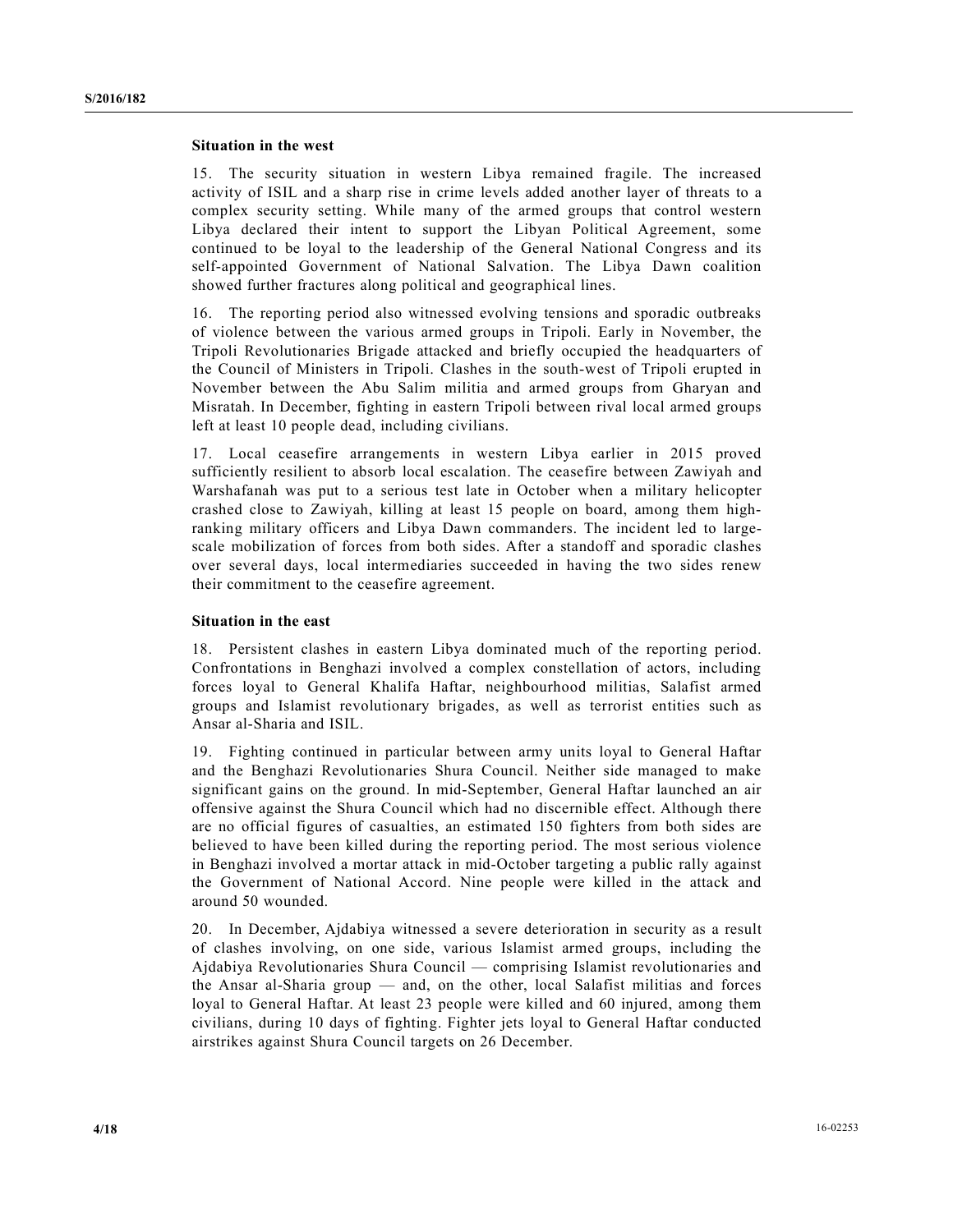Situation in the south<br>
21. Persistent intercommunal tensions and rising crime levels in Sabha and Awbari<br>
21. Persistent intercommunal tensions and rising crime levels in Sabha and Awbari<br>
dominated the reporting period. Situation in the south<br>
21. Persistent intercommunal tensions and rising crime levels in Sabha and Awbari<br>
21. Persistent intercommunal tensions and rising crime levels in Sabha and Awbari<br>
increase in cases of intercommun Situation in the south<br>
21. Persistent intercommunal tensions and rising crime levels in Sabha and Awbari<br>
20. Persistent intercommunal tensions and rising crime levels in Sabha and Awbari<br>
21. Persistent intercommunal rev Situation in the south<br>
21. Persistent intercommunal tensions and rising crime levels in Sabha and Awbari<br>
21. Persistent intercommunal tensions and rising crime levels in Sabha and Awbari<br>
21. Persistent the Qadhadhfa and Situation in the south<br>
21. Persistent intercommunal tensions and rising crime levels in Sabha and Awbari<br>
21. Persistent intercommunal tensions and rising crime levels in Sabha and Awbari<br>
21. Persistent increase of inter Situation in the south<br>
21. Persistent intercommunal tensions and rising crime levels in Sabha and Awbari<br>
21. Persistent intercommunal tensions and rising crime levels in Sabha and Awbari<br>
21. Dersistent intercommunal and Situation in the south<br>
21. Persistent intercommunal tensions and rising crime levels in Sabha and Awbari<br>
20. Persistent intercommunal tensions and rising crime levels in Sabha and Awbari<br>
21. Persistent intercace in case Situation in the south<br>
21. Persistent intercommunal tensions and rising crime levels in Sabha and Awbari<br>
dominated the reporting period. In Sabha, confrontations between Awlad Sulayman<br>
on one side and the Qadhadhfa and Situation in the south<br>
Situation in the south<br>
21. Persistent intercommunal tensions and rising crime levels in Sabha and Awbari<br>
dominated the reporting period. In Sabha, confrontations between Awlad Sulayman<br>
on one sid **Situation in the south**<br> **Situation in the south**<br>
21. Persistent intercommunal tensions and rising crime levels in Sabha and Awbari<br>
2011 Christent intercommunal tensions, confirmation between Awiad Sudayman<br>
on one side **Situation in the south**<br>
22. Persistent intercommunal tensions and rising crime levels in Sabha and Awbari<br>
21. Persistent intercommunal tensions and rising crime levels in Sabha and Awbari<br>
21. Persistent intercommunal

**Situation in the south**<br>
21. Persistent intercommunal tensions and rising crime levels in Sabha and Awbari<br>
21. Persistent intercommunal tensions, confrontations between Awlad Sulayman<br>
adominated the reporting period. In **Situation in the south**<br> **Situation in the south**<br>
21. Persistent intercommunal tensions and rising crime levels in Sabha and Awbari<br>
20. Hominated the reporting period. In Sabha, confrontations between Awlad Sulayman<br>
no Situation in the south<br>
Situation in the south<br>
21, Presistent intercommunal tensions and rising erime levels in Sabha and Awbari<br>
21, Porisistent intercommunal reventor of a Catar and the Catar, production<br>
increase in ca Situation in the south<br>
Situation in the south<br>
21. Persistent intercommunal tensions and rising crime levels in Sabha and Awbari<br>
dominated the reporting period. In Sabha, confortnations between Awlad Sulayman<br>
on one sid **Situation in the south**<br> **Situation in the south**<br>
21. Persistent intercommunal tensions and rising crime levels in Sabha and Awbari<br>
21. Persistent intercommunal reasons and rising crime levels in Sabha and Awbari<br>
alomm Situation in the south<br>
Situation in the reporting period. In Sabha, confrontations between Awlied Subayari<br>
commanded the reporting period. In Sabha, confrontations between Awlied Subayari<br>
on one side and the Codmandia f Situation in the south<br>
21. Persistent intercommunal tensions and rising crime levels in Sabha and Awbari<br>
21. Persistent intercommunal cusions and the Teba communities on the other, including an<br>
inners are and the Qadin SCIN SIC SCINCRISES<br>
21. Persistent intercommunal tensions and rising crime levels in Sabha and Awbari<br>
21. Persistent intercommunal reasons in darba, confrontations between Awlad Sulayman<br>
on one side and the Qadhadhfa an **Situation in the south**<br>21. Persistent intercommunal tensions and rising crime levels in Sabha and Awbari<br>20. Persistent intercommunal consideration between Awlad Subayan<br>non one side and the Cyadinalia and the Tebu comm Situation in the south<br>
21. Persistent intercommunal tensions and rising crime levels in Sabha and Awbari<br>
20. Persistent intercommunal tensions and rising crime levels in Sabha and Awbari<br>
dominated the reporting period. 21. Persistent intercommunal tensions and rising crime levels in Sabha and Awbari<br>dominated the reporting period. In Sabha, conforontations between Awlad Sulayman<br>on one side and the Qadhadhfa and the Tebu communities on t dominated the reporting period. In Sabha, confrontations between Awlad Sulayman<br>on one side and the Qadhudha and the Tebu communities on the other, including an<br>increase in cases of intercommunal revenge killings, contribu on one side and the Qadhadhfa and the Tebu communities on the other, including an increase of intercommunal revenge killings, contributed to heightened tensions in the city. The situation was fiturent aggravated by a numbe increase in cases of intercommunal revenge killings, contributed to heightened<br>tensions in the city. The situation was further aggrewated by a number of politically<br>motivated assassinations and kidnapings of government off tensions in the city. The situation was further aggravated by a number of politically<br>moidentrifed areassimations and kidinappings of government officials. In October,<br>midentified groups abducted the Head of the Judicial P motivated assassinations and kidnappings of government officials. In October, unidentified groups abducted the Head of the Judicial Police and the Municipal Under-Secretary of Sabha in separate incidents.<br>
22. In Awbari, t unidentified groups abducted the Head of the Judicial Police and the Municipal<br>Under-Secretary of Sabha in separate incidents.<br>
22. In Awbari, the implementation of a ceasefire agreement reached on<br>
22. In Awbari, the impl 22. In Awbari, the implementation of a ceasefire agreement reached<br>22 November in Doha between Tuareg and Tebu community representatives sta<br>60lowing doubts raised by Tebu representatives with respect to the neutrality of<br> 22. November in Doba between Tuareg and Tebu community representatives stalled following doubls raised by Tolo representatives with respect to the neutrality of the constrained the another foresents of Quarr, provided for following doubts raised by Tebu representatives with respect to the neutrality of the order tasked with monitoring the ceassfire. The agreement, which was negotiated order the auspices of Qatar, provided for a censtation o force tasked with monitoring the ceasefire. The agreement, which was negotiated under the auspices of Qatar, provided for a cossation of all hostillites, an exchange of prisoners, and the establishment of a committee of el under the auspices of Qatar, provided for a cessation of all hostilities, an exchange of<br>prisoners, und the establishment of a committee of elders to oversee the<br>deployment of a neutral force from the Hasawan tribe store o prisoners, and the establishment of a committee of elders io oversee the implementation of the agreement soc provided for the expectement society deployment of a neutral force. Tensions escalated further when class between

implementation of the agreement. Critically, the agreement also provided for the deployment of a neutral force from the Hassawan tribe as monitors under the supervision of the Thid Torec. Tensions escalated further when cl deployment of a neutral force from the Hasawna tribe as monitors under the supportion of the Third Frore. Tensions essellated forther when classes between February. Nine people were reportedly killed in the second round of supervision of the Third Force. Tensions escalated further when clashes between<br>reporterion and Tuareg amned groups eropted on 10 January, and again on 16 January. Nine<br>reported were reportedly killed in the second round o Tebu and luarge armed groups required on 10 January, and again on 16 January. Nine and David the firsts by community representatives from both sides acceceded in facilitating the efforts by community representatives from b popel were reportedly killed in the second round of clashes. Subsequent meciation<br>people were reports for the monitoring force, starting on 6 February.<br>
This contributed to ongoing<br>
tensions in Kufrah in the sequal-cast In

erlients by community representatives from both sides succeeded in lacilitating the densions het Kuran burfah in the south-east. In realitation for the siege laid to Tebu teristions in Kuran burfah in the south-east. In re deployment of the monitoring loree, starting on 6 February.<br>
23. Tensions hetween the Tebu and Zway communities contributed to ongoing<br>
ensions in Kufrah in the city by Zway armed elements, Tebu militias continued to<br>
neig 23. Tensions between the Tebu and Zway communities contributed to ongoing<br>ensions in Kufrah in the south-east. In relatiations for the sizege laid to Tebu<br>enciglibourhoods in the sivily by Zway armed elements, Tebu militia tensions in Kufrah in the south-east. In retaliation for the siege laid to Tebu<br>encircle bottom in the city by Zway armed elements, Tebu militas consinued to<br>encircle Kufrah, hindering the movement of population and access neighbourhoods in the city by Zway armed elements. Tebu militias continued to<br>commodities. Eurin, hindering the movement of population and sacess to basic<br>commodities. The reporting period also witnessed frequent incidents encircle Kufrah, hindering the movement of population and access to basic<br>commodities. The reporting period daso withessed frequent incidents involving<br>abduction and killing of civilians from both communities.<br>
ISIL expans commodities. The reporting period also witnessed frequent incidents involving<br>abduction and killing of civilians from both communities.<br>1811. Compassion of ISIL added another layer to an already complicated security<br>settin abduction and killing of civilians from both communities.<br> **ISIL. expansion**<br> **241.** The expansion of ISIL added another layer to an already complicated security<br>
24. The expansion of ISIL added another layer to an already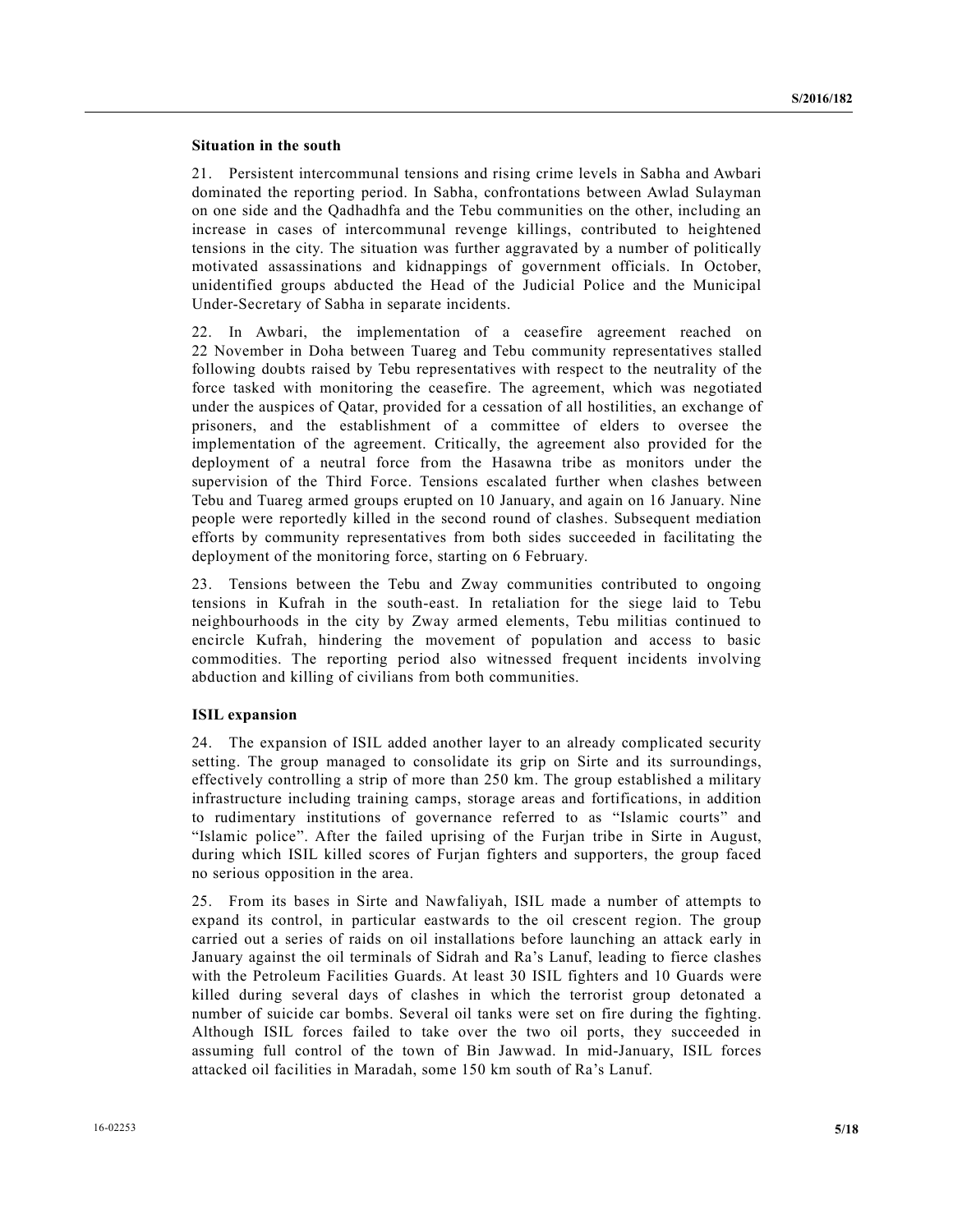26. ISIL also stepped up its attacks in the western region. A suicide car bomb<br>attack on 7 January against the Jahfal Police Training Camp in Zliten, some 50 km<br>west of Misratah, resulted in at least 59 deaths and injured 26. ISIL also stepped up its attacks in the western region. A suicide car bomb<br>attack on 7 January against the Jahfal Police Training Camp in Zliten, some 50 km<br>west of Misratah, resulted in at least 59 deaths and injured 26. ISIL also stepped up its attacks in the western region. A suicide car bomb<br>attack on 7 January against the Jahfal Police Training Camp in Zliten, some 50 km<br>west of Misratah, resulted in at least 59 deaths and injured 26. ISIL also stepped up its attacks in the western region. A suicide car bomb<br>attack on 7 January against the Jahfal Police Training Camp in Zliten, some 50 km<br>west of Misratah, resulted in at least 59 deaths and injured 26. ISIL also stepped up its attacks in the western region. A suicide car bomb<br>attack on 7 January against the Jahfal Police Training Camp in Zliten, some 50 km<br>west of Misratah, resulted in at least 59 deaths and injured

26. ISIL also stepped up its attacks in the western region. A suicide car bomb<br>attack on 7 January against the Jahfal Police Training Camp in Zliten, some 50 km<br>west of Misratah, resulted in at least 59 deaths and injured 26. ISIL also stepped up its attacks in the western region. A suicide car bomb<br>attack on 7 January against the Jahfal Police Training Camp in Zliten, some 50 km<br>west of Misratah, resulted in at least 59 deaths and injured 26. ISIL also stepped up its attacks in the western region. A suicide car bomb<br>attack on 7 January against the Jahfal Police Training Camp in Zliten, some 50 km<br>west of Misratah, resulted in at least 59 deaths and injured 26. ISIL also stepped up its attacks in the western region. A suicide car bomb<br>attack on 7 January against the Jahfal Police Training Camp in Zliten, some 50 km<br>west of Misratah, resulted in at least 59 deaths and injured 26. ISIL also stepped up its attacks in the western region. A suicide car bomb<br>attack on 7 January against the Jahfal Police Training Camp in Zliten, some 50 km<br>west of Misratah, resulted in at least 59 deaths and injured 26. ISIL also stepped up its attacks in the western region. A suicide car bomb<br>states on 7 January against the Jahril Policie Training Camp in Zliten, some 50 km<br>west of Misratah, resulted in at least 59 deaths and injured 26. ISIL also stepped up its attacks in the western region. A suicide car bomb attack on 7 January against the Jahfal Police Training Camp in Zliten, some 50 km<br>studes on This ratured in a least 59 deaths and injured more 26. ISIL also stepped up its attacks in the western region. A suicide car bomb<br>statek on 7 January against the Jahfal Police Training Cann in Zliten, some 50 km<br>west of Misratha, resulted in at least 59 deaths and injured 26. ISIL also stepped up its attacks in the western region. A suicide car bomb<br>attack on 7 January agains the Jahfal Police Training Camp in Zlitien, some 50 km<br>west of Misratia, resulted in at least 49 details and nijured 26. ISIL also stepped up its attacks in the western region. A suicide car bomb<br>states on 7 January against the Jahral Police Teriaing Camp in Zliten, some 50 km<br>west of Misratah, resulted in at least 59 deaths and injured 26. ISIL also stepped up its attacks in the western region. A suicide car bomb<br>attack on 7 January against the Jahfal Police Training Camp in Zliten, some 50 km<br>west of Mirstath, resulted in at least 59 details and nijured 26. ISIL also stepped up its attacks in the western region. A suicide car bomb<br>states on 7 January against the Jahral Police Training Canp in Zlitica, some 50 km<br>sets of Misratah, resulted in at least 59 deaths and injured 26. ISIL also stepped up its attacks in the western region. A suicide car bomb<br>states on 7 January against the Jahral Police Training Carn in Zliten, some 50 km<br>west of Misratah, resulted in at least 59 deaths and injured 26. ISIL also stepped up its attacks in the western region. A suicide car bomb<br>tatack on 7 January against the Jahial Police Training Camp in Zliten, some 50 km<br>west of Misratah, resulted in at lesst 459 destabs and injure 26. ISIL also stepped up its attacks in the western region. A suicide car bomb<br>sursted on 7 January against the Jahral Police Teraining Camp in Zliken, some 50 km<br>west of Misratah, resulted in at least 59 deaths and injure 26. ISIL also stepped up its slitesks in the western region. A suicide ear bound<br>tatack on 7 January agains the Jahfal Police Training Camp in Zliten, some 50 km<br>west of Misratah, resulted in at lesst 39 details and injure 27. Moreover, ISIL scaled up its activities in and around Tripoli and Sabrathah. In<br>Scriptsibne, it attacked the prison of the Special Determente Force at Mitiga Airport,<br>Tripoli, leading to the death of at least five ISIL 27. Motocout, issue sawe of the deal of the constitution and about a since and the constitution, the deal of the constitution of the constitution published the constitution but the constitution published constitution but t Scheme that and the proportion of the Special Determined to the committee and the properties and the guards. In Scheme the particular the growth in the common streaments of the common interest and the prompted the prompted

rippin, teaung to uncertainty enterpret in the solution of the city. On 19 February, in the suspending established checkpoins in the soushern part of the city. On 19 February, the United States of America announced that it

## III. Constitution drafting process

committee.

the United States of America amnounced that it had carried out aristrikes on<br>suspected ISIL targets in the Sabrathah area.<br>28. In Derna, clashes continued between ISIL fighters and the Derna Mujaheddin<br>Shura Council: Much suspected ISIL targets in the Sabrathah area.<br>
28. In Derna, classles continued between ISIL fighters and the Derna Mujaheddin<br>
28. In Derna, classles continued between ISIL fighters had at up base following their<br>
No. 400 28. In Derna, clashes continued between ISII. fighters and the Derna Mujaheddin<br>Shora Council: Much of the fighting focosed on the Fatai bireas and neighbourhood<br>No. 400 to the south of the city, where ISIL fighters liad s 26. In Dexins, cassness continue of the clyster ISI. Eighters had the Dexis and the Desire is the constitution from the toth in the constitution from the toth in the constitution from the toth in December ISIL. Eighters ha Show the model of the committer of the properties and a more and the state and the state and the state and the state and the series is the state and the state state state states is the state state state state state states so, we or us sound the user, where is the present in the two mindings and the series of intersects in the two mindings and is the present of the series of intersects in the series of intersects and the series of intersects evicuo non the covar nonate correct to provisions related to responsible the detention between the constitutes against ISIL positions around the town in December.<br>
29. In Benghazi, local army units and neighbourhood armed 29. In Benghazi, local army units and neighbourhood armed groups fought against<br>emerging ISIL elements, including in the Laythi area. Elsewhere in the east,<br>Ajdabiya witnessed a series of assassinations of Salafist preache 27. In Denguara, local wary onto san regulator those memory propy sought agains a series of issuessinations of Stalafist presenters and military Ajadabya witnessed a series of sassinations of Stalafist presenters and milit extrapted to the concerns in the light of the light of the concerns raised a series of sasasinations of Salafist preaches and military officers during the reporting period, a number of which have been claimed by ISIL.<br> **Co** sylaavya wuncessed a search of assessmeation of valuation Drafting the reporting period, a number of which have been claimed by ISIL.<br> **Constitution drafting process**<br>
30. A 12-member committee formed by the Constitution D **Constitution drafting process**<br>30. A 12-member committee formed by the Constitution Drafting Assembly to<br>prepare a first draft of the constitution published its work on 6 October. The<br>formation of the committee had earlie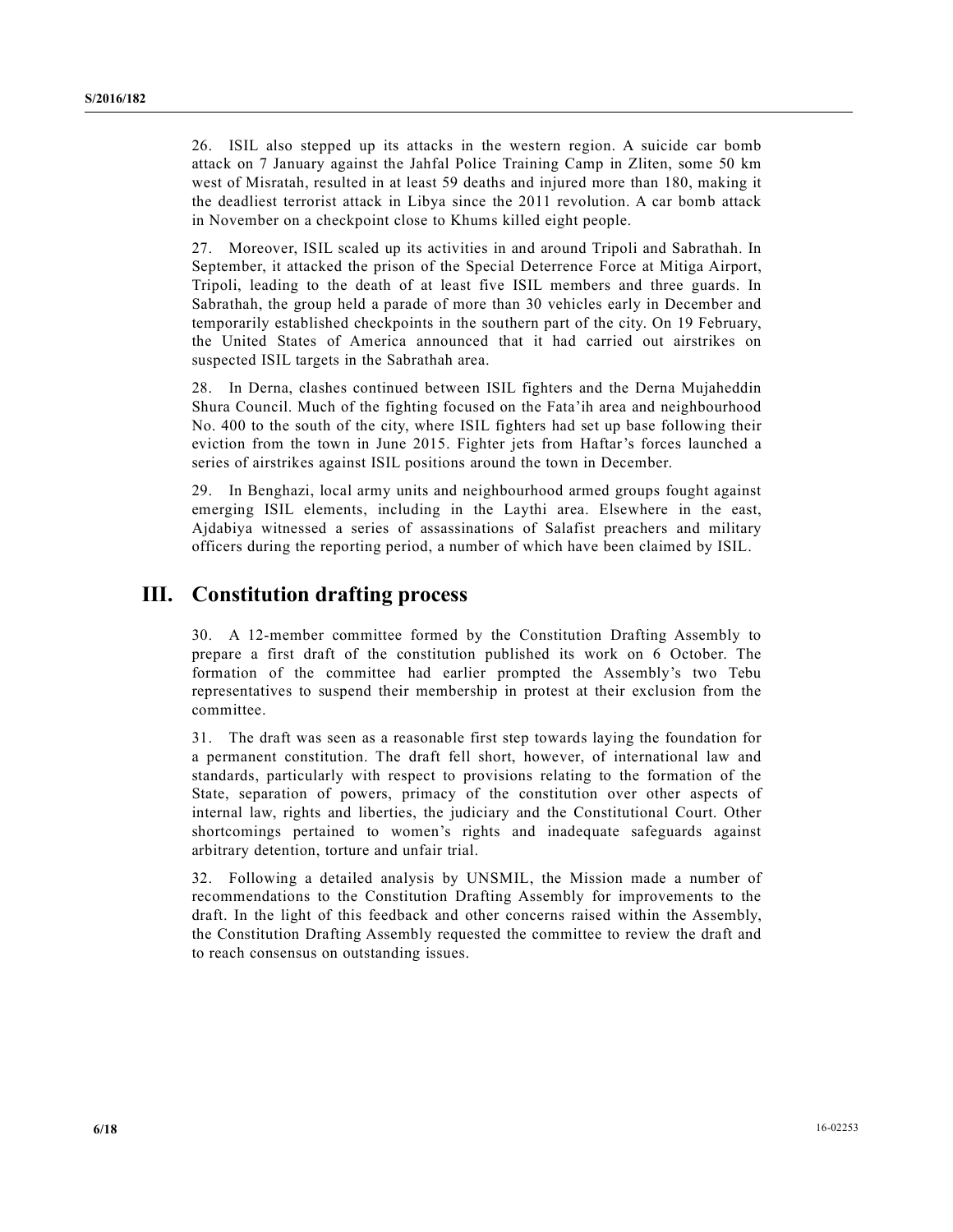## IV. Other activities of the United Nations Support Mission in Libya

### A. Electoral support

S7016/182<br>
33. The volatile political and security situation rendered it difficult for the United<br>
33. The volatile political and security situation rendered it difficult for the United<br>
Nations electoral support team, man S2006/182<br> **Other activities of the United Nations Support Mission**<br> **in Libya**<br> **Electoral support**<br> **Electoral support**<br> **33.** The volatile political and security situation rendered it difficult for the United<br>
Nations e S72016/182<br> **Other activities of the United Nations Support Mission**<br> **in Libya**<br> **Electoral support**<br> **Electoral support**<br>
33. The volatile political and security situation rendered it difficult for the United<br>
Nations el S2016/182<br>
S2016/182<br> **Other activities of the United Nations Support Mission**<br> **in Libya**<br>
Electoral support team, manged jointly by UNSMIL and the United<br>
Nations electoral support team, manged jointly by UNSMIL and the S2016/182<br>
17 **Other activities of the United Nations Support Mission**<br> **in Libya**<br> **Electoral support**<br> **Electoral support**<br> **Electoral support**<br> **Example 18**<br> **Particulate position**<br> **Particulate and security situation r** SPACT SPACT SPACT SPACT TO SPACT THE COMMISSION INTEGRAL SPACT AND THE COMMISSION IN Liby a Electoral support team, managed jointly by UNSMIL and the United Nations electoral support team, managed jointly by UNSMIL and the strengthening **strengthening** of the United Nations Support Mission<br>in Libya<br>Electoral support<br>Electoral support<br>33. The volatile political and security situation rendered it difficult for the United<br>Nations electoral supp Scotoral in the Scotoral issues among the United Nations Support Mission<br>
in Libya<br>
Electoral support<br>
33. The volatile political and security situation rendered it difficult for the United<br>
Nations electoral support feam, **S2016/182**<br> **S2016/182**<br> **S2016/182**<br> **Chectoral support**<br> **Chectoral support**<br> **Chectoral support**<br> **Chectoral support**<br> **Chectoral assistance and security situation readered it difficult for the United Nations between SPORE SPONSE SPONSE SPONSE SPONSE SPONSE SPONSE SPONSE SPONSE SPONSE SPONSE SPONSE SPONSE SPONSE SPONSE SPONSE SPONSE SPONSE SPONSE SPONSE SPONSE SPONSE SPONSE ARE VIDEOS SPONSE ARE VIDEOS SPONSED and the United Spot seri SEALL SEALL SEALL SEALL SEALL SEALL SEALL SEALL SEALL SEALL SEALL SEALL SEALL SEALL PROPORT MISSION IN LIBY ELECTORAL SUPPORT SEALL SEALL SEALL SEALL SEALL SEALL SEALL SEALL SEALL SEALL SEALL SEALL SEALL SEALL SEALL SEAL Other activities of the United Nations Support Mission**<br> **in Libya**<br> **Electoral support**<br> **33.** The volatile political and security simation rendered it difficult for the United<br>
Nations electoral support team, managed jo **Other activities of the United Nations Support Mission**<br> **in Libya**<br> **Electoral support**<br> **Electoral support**<br> **Electoral support**<br> **SATOS**<br> **Nations** electoral support team, managed jointly by UNSMIL and the United<br>
Nati **in Libya**<br> **Electoral support**<br> **33.** The volatile political and security situation rendered it difficult for the United<br>
Nations electronal support team, managed jointly by UNSMIL and the United<br>
Nations Development Prog **Example 18**<br> **Exertainal support**<br> **Example 18**<br> **Example 18**<br> **Example 18**<br> **Example 18**<br> **Example 18**<br> **Example 18**<br> **Example 18**<br> **Example 18**<br> **Example 18**<br> **Example 18**<br> **Example 18**<br> **Example 18**<br> **Example 18**<br> **Ex Electoral support**<br> **S3.** The volatile political and security situation rendered it difficult for the United<br>
Nations electroal support team, managed jointly by UNSMIL. and the United<br>
Nations Development Programme (UNDP) **Exector at support**<br>
23. The volatile political and security situation rendered it difficult for the United<br>
Nations sleetcheal support team, managed jointly by UNSMIL and the United<br>
Nations Development Programme (UNDP), Nations electoral support team, managed jointly by UNSMIL and the United<br>Nations Development Programme (UNDP), to implement planned activities in<br>support of the High National Elections Commission. Nonetheless, the Commissi Nations Development Programme (NUNP), to implement planetal eativities in<br>support of the High National Elections Commission. Nonetheless, the Commission's<br>17 district electoral offices remained operational across the count support of the High National Elections Commission. Nonetheless, the Commission is<br>17 district electoral offices remained operational across the country. In its support to<br>the Commission the team focused primarily on implem 17 district electoral offices remained operational across the country. In its support to Commission the commission fee commission care are all contriduing knowledge and awareness on atternational idectoral assistance and

### B. Human rights, transitional justice and rule of law

accountable. the Commission the team focused primarily on implementing acivities directed at estectanal issues among key decision makes. The team continued to coordinate electoral issues among key decision makes. The team continued to strengthemmig technical sasses one continuate and contributions, and waveress on<br>electoral issues among key decision makers. The team continued to coordinate<br>intermational electoral assistance and lacilitated contacts betw etectoral issues among req oscission maters. The team contents of coordinate international electoral casariance and ficilitated contacts between the Commission and its counterparts in the Arab region, enabling it to remain memational electoral assessionce and neutrinate contacts between the Commission<br>and its counterparts in the Arab region, enabling it to remain engaged with the wider<br>electoral community in the region,<br>**Human rights, transi** electoral community in the region.<br>
34. All parties to the conflict in Libya continued to perpetrate widespread<br>
34. All parties to the conflict in Libya continued to perpetrate widespread<br>
violations of international luma

**Human rights, transitional justice and rule of law**<br>34. All parties to the conflict in Libya continued to perpertate widespread<br>violations of international humanitarian law and violations and abuses of<br>international human **Human rights, transitional justice and rule of law**<br>
34. All parties to the conflict in Libya continued to perpetrate widespread<br>
violations of international humanitrian law and violations and abses of<br>
violations, hostag **FILMMAN PIGINS, ITERISMONEE AND UNITEENT OF THE USE SURFACT SURFACT SURFACT SURFACT IN THE USE CONTINUES IN CONTINUES A DOMEST CONTINUES IN A CONTINUES AND INTEGRAL INTEGRAL INTEGRAL INTEGRAL INTEGRAL INTEGRAL INTEGRAL I** 34. All parties to the conflict in Libya continued to perpetrate widespread<br>violations of international hunanitipality and violations and abuses of<br>international human rights law, including unlawful killings, abductions, h 34. All parties to the conditet in Libya continued to perpetrate wideoperate<br>violations of international humanitarian law and violations and abuses of<br>international human rights law, including unlawful kilings, abutcolins, violations of international humanitarian law and violations and abuses of<br>international human rights law, including unlawful killings, abductions, hostage-<br>taking, enforced disappearances and forture. Civilisms bore the br taking, enforced disampearances and torture. Civitians bore the brunt of many of<br>these violations and absues, some of which may amount to war erimes. UNSMIL<br>continued to call for an end to such abtuses and for those respon these violations and abuses, some of which may amount to war crimes. UNSMIL.<br>contuntable.<br>accountable.<br>accountable.<br>As congoing fighting and the indiscriminate skelling of residential areas continues<br>to result in the death continued to call for an end to such abuses and for those responsible to be held<br>accountable.<br>
accountable:<br>
as S. Ongoing fighting and the indiscriminate shelling of residential areas continued<br>
to result in the death and accountable.<br>
25. Ongoing fighting and the indiscriminate shelling of residential areas continued<br>
to result in the death and injury of civilians, including children and medical workers,<br>
while also causing danage to civil 35. Ongoing fighting and the indiscriminate shelling of residential areas continued<br>to result in the death and injury of civilians, including children and medical workers,<br>while also causing damage to civilian infrastruct 35. Ongong fughting and the máscrennnate shelling of residential areas continued by exalts in the death and minity of civilians, including children and medical workers, while also causing damage to civilian infrastructure.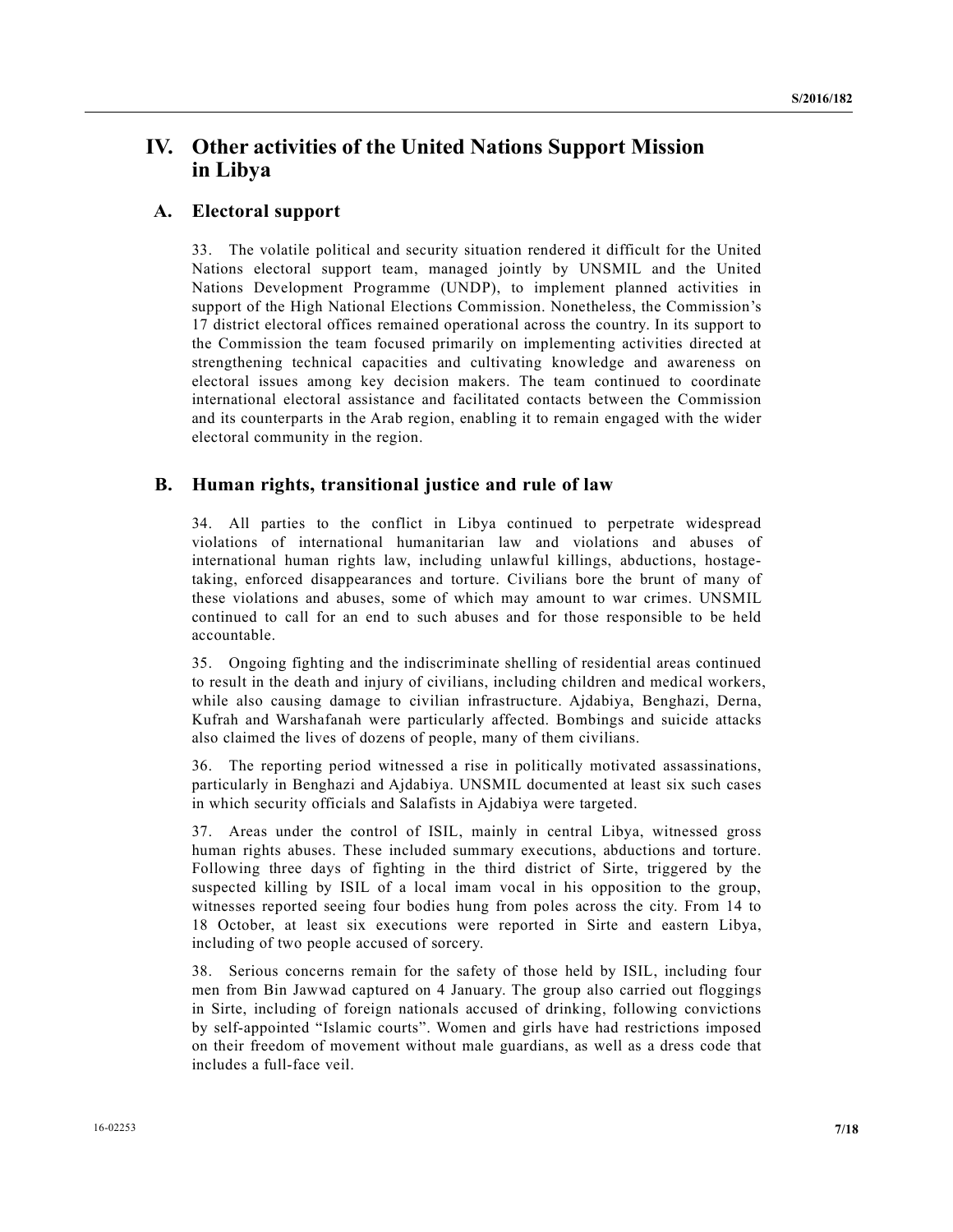39. The issuance in January by the General National Congress of Decision No. 2<br>regarding "Enforcement of the provisions of state of alert and public mobilization"<br>heightened concerns regarding attempts by the former legisl 39. The issuance in January by the General National Congress of Decision No. 2<br>regarding "Enforcement of the provisions of state of alert and public mobilization"<br>heightened concerns regarding attempts by the former legisl 39. The issuance in January by the General National Congress of Decision No. 2<br>regarding "Enforcement of the provisions of state of alert and public mobilization"<br>heightened concerns regarding attempts by the former legisl 39. The issuance in January by the General National Congress of Decision No. 2 regarding "Enforcement of the provisions of state of alert and public mobilization" heightened concerns regarding attempts by the former legisl 39. The issuance in January by the General National Congress of Decision No. 2<br>regarding "Enforcement of the provisions of state of alert and public mobilization"<br>heightened concerns regarding attempts by the former legisl 39. The issuance in January by the General National Congress of Decision No. 2<br>regarding "Enforcement of the provisions of state of alert and public mobilization"<br>heightened concerns regarding attempts by the former legisl 39. The issuance in January by the General National Congress of Decision No. 2<br>regarding "Enforcement of the provisions of state of alert and public mobilization"<br>heightened concerns regarding attempts by the former legisl 39. The issuance in January by the General National Congress of Decision No. 2<br>regarding "Enforcement of the provisions of state of alert and public mobilization"<br>helphtened concerns regarding attempts by the former legisl 39. The issuance in January by the General National Congress of Decision No. 2<br>regarding "Enforcement of the provisions of state of alert and public mobilization"<br>heightened concerns regarding attempts by the former legisl 39. The issuance in January by the General National Congress of Decision No. 2<br>regarding "Enforcement of the provisions of state of allert and public mobilization"<br>heightened concerns regarding attempts by the former legis 39. The issuance in January by the General National Congress of Decision No. 2<br>regarding "Enforcement of the provisions of state of alert and public mobilization"<br>highetheate concerns regarding attempts by the former legis 39. The issuance in January by the General National Congress of Decision No. 2<br>regarding "Enforcement of the provisions of state of alert and public mobilization"<br>heightened concerns regarding attempts by the former legisl 39. The issuance in January by the General National Congress of Decision No. 2<br>regarding "Einforcement of the provisions of state of alert and public mobilization"<br>heightened concerns regarding attempts by the former legis 39. The issuance in January by the General National Congress of Decision No. 2<br>regarding "Enforcement of the provisions of state of alert and public mobilization"<br>heightened concerns regarding attempts by the former legisl 39. The issuance in January by the General National Congress of Decision No. 2<br>regarding "Enforcement of the provisions of state of alert and public mobilization"<br>higheltened omores regarding attempts by the former legisla 39. The issuance in January by the General National Congress of Decision No. 2<br>regarding "Enforcement of the provisions of state of alert and public mobilization"<br>idevictions in Tripoli and elsewhere in western Libya. Of p 39. The issuance in January by the General National Congress of Decision No. 2<br>regarding "Enforcement of the provisions of state of alert and public mobilization"<br>helightened concerns regarding attempts by the former legis 39. The issuance in January by the General National Congress of Decision No. 2<br>regarding "Enforcement of the provisions of state of alert and public mobilization"<br>heightened concerns regarding attempts by the former legisl 39. The issuance in January by the General National Congress of Decision No. 2<br>regarding "Finforcement of the provisions of state of alert and public mobilization"<br>beightened concerns regarding utempts by the former legisl 9). The Issuance II attauraty by the General National Congress of Decustor No. 2<br>regarding "Enforcement of the provisions of state of alert and public mobilization"<br>helicitates concerns regarding atternation in western Lib regarding "Eniorcement of the provisions of state of alert and public mobilization"<br>theightened concerns regarding attempts by the former legislature to curtail civil<br>fibretics in Tripoli and elsewhere in western Libre. Of helpthend concerns regarding attenties by the former legislature to eurtal evid the<br>pliberties in Tripoli and elsewhere in western Libya. Of particular concern are<br>provisions restricting the travel of civil servants and ot

provisions restricting the travel of civil servants and other officials, and requesting<br>political parties to disclose information regarding membership and finances. Other<br>provisions require advance notification of movement political parties to disclose information regarding membership and finances. Other provisions require advance notification of movements by foreign diplomatic missions and the monitoring of foreign antionals.<br> **Abductions a** provisions require advance notification of movements by foreign diplomatic<br>missions and the monitoring of foreign nationals.<br>
Abductions and order to<br>
40. Armed groups on all sides continued to abduct civilians on the basi missions and the monitoring of foreign nationals.<br>
Abductions and torture<br>
40. Armed groups on all sides continued to abduct civilians on the basis of their<br>
40. Armed groups on all sides continued to abduct civilians on t Abductions and torture<br>40. Armed groups on all sides continued to abduct civilians on the basis of their<br>identity; family or perceived political affiliations. Detainees continued to be held in<br>definity, family or perceived Abductions and torture<br>
40. Armed groups on all sides continued to abduct civilians on the basis of their<br>
40. Armed groups on all sides continued affiliations. Detainees continued to be held in<br>
official and unofficial de 40. Armed groups on all sides continued to abduct civilians on the basis of their identity, family or preceived political affiliations. Detainese contrined to the lead in definitions, the facilities world or access to judi 40. Amned groups on all states continued to abute crylians on the basis or therm<br>identity, family or perceived political affiliations. Detaines continued to be held in<br>official and morficial detention facilities, often der dentity, isamily or preceived political attitutations. Detainees continued to be held in<br>the difficial and unofficial detention facilities, often denied contact with the outside<br>world or access to judicial authorities.<br>Her world or access to judicial authorities.<br>
41. In eastern Libya, abductions included opponents of Operation Dignity and<br>
individuals accessed of terrorism. The fatte and whereabouts of those captured by the<br>
Benchazi: Revol 41. In eastern Libya, abductions included opponents of Operation Dignity and<br>midividuals accused of terrorism. The fact and whereadouts of those captured by the<br>Benghazi Revolutionaries Shura Council, including prisoners t 41. In eastern Libbya, abluetions metcledd opporatest of Operaton Dignity and<br>individuals accused of terrorism. The fate and whereabouts of those captured by the<br>Bondedima military prison in October 2014, including prisone mduvidusla secused of terrorism. The tait earl whereabouts of those captured by the conditional military prisoners taken from Bouhdeim military prisoners taken from Decoher 2014, are unknown, and there are serious Bouhdeim Houthelma military prison in October 2014, are unknown, and there are serious<br>Ronderms military prison in October 2014, are unknown, and there are serious<br>42. The reporting period saw an increase in criminally motivated ki 42. The reporting period saw an increase in criminally motivated kidnappings for<br>ranssom, at times targeting children, particularly in western and southern Libya.<br>Three children from the Alshirshari family who were kidnapp 42. The reporting period saw am increase in errimsinally moivated kotanpopugs for<br>Finec children from the Alshirskin' family who were kidnapped on 2 December in<br>Three children from the Alshirskin' family who were kidnapped ransom, at lunes targeting children, particularity in western and southern a Libyan Three children from the Alshirshari family who were kidnaped on 2 December in Surman continue to be held captive.<br>
43. Throughout the epop Three children Irom the Alshinshar laminty who were kidnapped on 2 December in Sarman continue to be held captive.<br>
43. Throughout the reporting period, UNSMIL documented evidence of torture<br>
44. Throughout the reporting p 43. Throughout the reporting period, UNSMIL documented evidence of torture<br>and other ill-treatment at a number of official and monoficial facilities across Libya.<br>In the east, these included the fieldities of the Departmen 43. Throughout the reporting period, UNSMIL doeumented evidence of their and the east, these included the facilities across Libya.<br>In Barsis, these included the facilities of the Department of Combating Terrorism<br>in Barsis and other ill-treaturent at a number of official and unioficial steatings steross Libya.<br>In the east, these included the facilities of the Department of Combating Terrorism<br>in Harsis and Bu Laz'int); Kuwayfiah and Garmadah In the east, these included the italcities of the Department of Combating Terrorism<br>in Barsis and Bu Jazirah; Kuwayfiah and Garnadah prisons; the Tokra detention<br>facility; and those of the Criminal Investigations Departmen m Barsus and Bu Jazznki, Kuwayliah and Gamadah prassns; the 1 okera detection fred west, location included the Mitiga detection facility; and those of the Criminal Investigations Department in Benghazi and Marj.<br>The twee w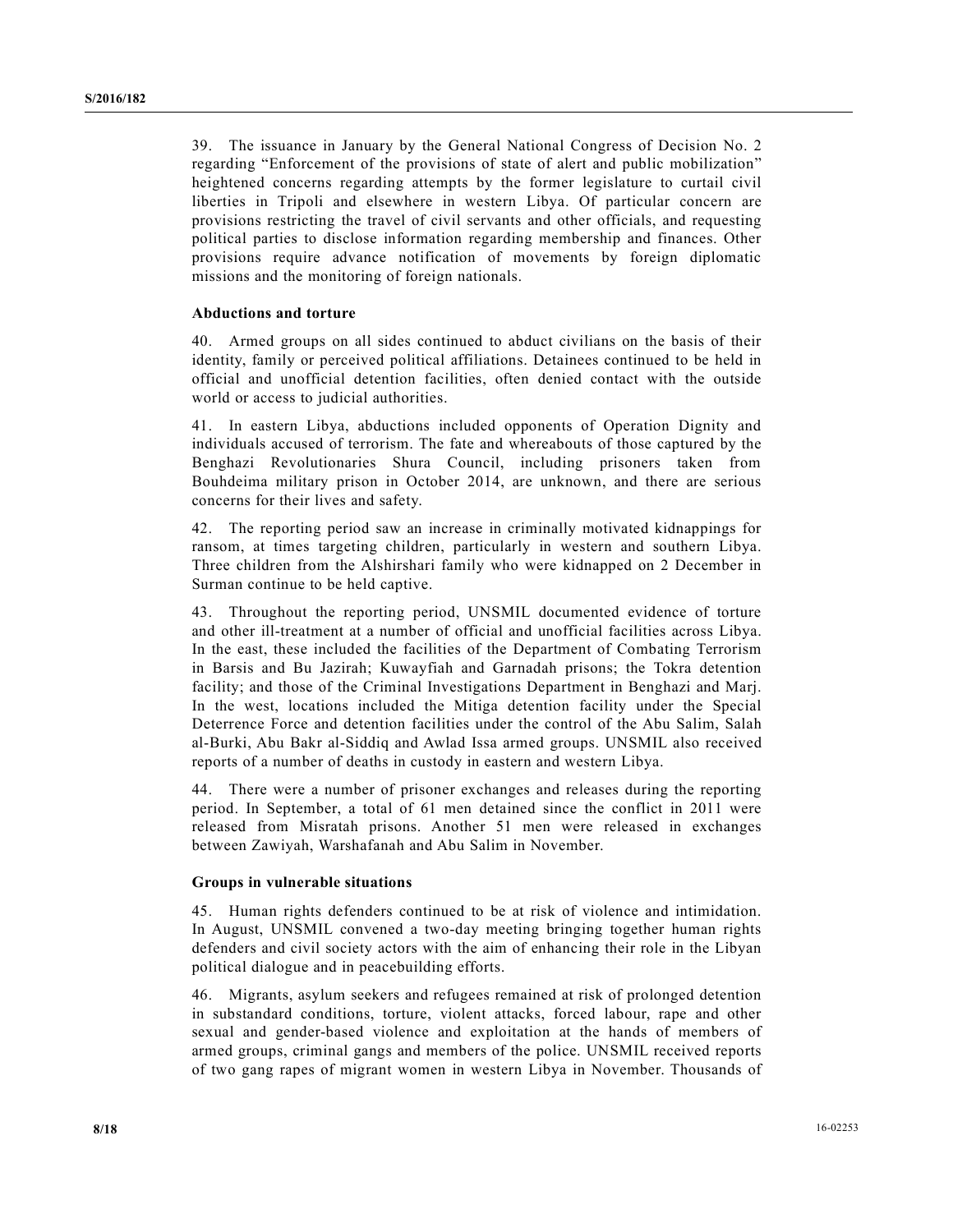S/2016/182<br>foreign nationals remained detained for migration-related offences without legal<br>recourse in facilities under the Ministry of the Interior or directly controlled by<br>armed groups in deplorable conditions. In part S/2016/182<br>
foreign nationals remained detained for migration-related offences without legal<br>
recourse in facilities under the Ministry of the Interior or directly controlled by<br>
armed groups in deplorable conditions. In p S2016/182<br>
are course in facilities under the Ministry of the Interior or directly controlled by<br>
armed groups in deplorable conditions. In partnership with the International<br>
Medical Corps, UNHCR has instituted a system o S/2016/182<br>
S/2016/182<br>
Foreign nationals remained detained for migration-related offences without legal<br>
recourse in facilities under the Ministry of the Internsition of urcely controlled by<br>
Medical Corps, UNHCR has inst 8/2016/182<br>
foreign nationals remained detained for migration-related offences without legal<br>
recourse in facilities under the Ministry of the Interior or directly controlled by<br>
armed groups in deplorable conditions. In p

87.006/182<br>
foreign nationals remained detained for migration-related offences without legal<br>
recourse in facilities under the Ministry of the Interior or directly controlled by<br>
armed groups in deplorable conditions. In p S/2016/182<br>S/2016/182<br>S/2016/182<br>Tercourse in facilities under the Ministry of the Interior or directly controlled by<br>armed groups in deplorable conditions. In partnership with the International<br>Nedical Corps, UNHCR has in S2016/182<br>S2016/182<br>recourse in facilities under the Ministry of the Interior or directly controlled by<br>armed groups in deplorable conditions. In partnership with the International<br>Medical Corps, UNHCR has instituted a sys S72016/182<br>
S72016/182<br>
Frocign nationals remained detained for migration-related offences without legal<br>
recourse in facilities under the Ministry of the Interior or directly controlled by<br>
Medical Corps, UNHCR has instit residents. 572016/182<br>
19. In Tripolar and Society and the Ministry of the Interior or directly controlled by<br>
19. In deployed in deployed conditions. In partnership with the Interior<br>
19. In Alexanderia Congress and Conference ameri Status Law (1984) relating the rights of which the rights of the relationship of the rights under the Ministry of the Interior or directly controlled by arened groups in deplorable conditions. In partnership with the Inter Screeign nationals remained detained for migration-related offences without legal<br>ecourse in facilities under the Ministry of the Interior of theeldy controlled by<br>armed growps in deplorable conditions. In partnership with SC2016/182<br>
Foreign mitionals remained detained for migration-related offences without legal<br>
recourse in facilities under the Ministry of the Interior or directly controlled by<br>
armed groups in deptorable conditions. In p foreign nationals remained detained for migration-related offences without le<br>recourse in facilities under the Ministry of the Interior or directly controlled<br>armed groups in deplorable conditions. In partnership with the

Screegen nationals remained detained for migration-related offences without legal<br>areourse in facilities under the Ministry of the Internetive or directly controlled by<br>anneal groups in dephotable conditions. In parametali **S2016/182**<br>**S2016/182**<br>**Exercise in facilities under the Ministry of the Interior or directly controlled by<br>
armed groups in deplorable conditions. In partnership with the International<br>
Medical Corps, UNHCR has institute** SC2016/182<br>SC2016/182<br>SC2016/182<br>Recourse in facilities under the Ministry of the Interior of circuity controlled by<br>armed groups: in deplorable conditions. In partnership with the International<br>Medical Corps, UNHCR has in foreign nationals remained detained for migration-related offences without legal<br>recourse in facilities under the Ministry of the Interior or directly controlled by<br>armed geoups in deplorable conditions. In partnership wit organizations.

recourse in facilities under the Ministry of the Interior or directly controlled by<br>armed groups in deplorable conditions. In partnership with the International<br>Medical Corps, UNHCR has instituted a system of weekly access armed groups in deplorable conditions. In partnership with the International<br>Medical Corps, UNHCR has instituted a system of workly access and monitoring in<br>36 of the 18 State-operated detention centres.<br>Since mid-2014 and Medical Corps, UNHCR has instituted a system of weekly access and monitoring in S of the 18 State-operated detention entatres.<br>47. Some 435,000 people remained internally displaced as a result of the conflict Since mid-201 8 of the 18 State-operated detention centres.<br>47. Some 435,000 people remained internally displaced as a result of the conflict<br>since mid-2014 and the ongoing insecurity. On 9 January, the Tawergha internally<br>displaced per 47. Some 435,000 people remained internally displaced as a result of the conflict<br>since mid-2014 and the ongoing insecurity. On 9 hanary, the Taverghai niternally<br>displaced persons camp in the Spotts City complex in Bengha 47. Some 435,0000 people remained interesting displaced as a result of the conflict displace mid-2014 and the ongoing insecurity. On 9 January, the Tawergha internally displaced persons camp in the Sports City complex in B displaced persons camp in the Sports City complex in Benghazi was shelled twice,<br>displaced persons camp<br>residents.<br>Transitional for two people and six others injured among the camp<br>residents.<br>At all, In Tripoli, the Genera

residents.<br>
191. In Tripoli, the General National Congress amended provisions of the Personal<br>
35tatus Law (1984) relating to the rights of women. The move, while legally<br>
guestionable given the status of the General Natio 48. In Tripoli, the General National Congress amended provisions of the Personal<br>Status Law (1984) relating to the rights of women. The move, while legally<br>questionable given the status of the Greneral National Congress, w 48. In Tripoli, the General National Congress simulation groussions of the Persons and the Statis Law (1984) relating to the rights of women. The move, while legally questionable given the status of the General National Co Status Law<br>
Let us (1984) relating to the rights of women. The move, while legality<br>
equestionable given the status of the General National Congress, would particularly<br>
endict women's rights in matters of divorce and poly questions flue to state the state of the Greneral National Congress, would particularly<br>restrict women's rights in matters of divorce and polygamy, and parts they for<br>thid marriages.<br>Hothid marriages. A number of divorce a restruct twomen's regards in matters of divorce and polygamy, and pave the way tor<br>
schild marriages.<br>
49. Journalists and other media workers were subjected to attacks including<br>
abductions, torture, violent ussauls, and child marriages.<br>
49. Journalists and other media workers were subjected to attacks including<br>
40. Automorphore of iournalists subsequently released reported being questioned<br>
televisor. A mumber of journalists subsequentl 49. Journalists and other media workers were subjected to attacks including<br>ubutcitons, torture, violent assults, and threats directed against them and their<br>relatives. A number of journalists subsequently released reporte abductions, torture, voloral assualls, and threats directed against them and their work, political affiliations and relationships with international about their work, political affiliations and relationships with internati relatives. A number of Journalists subsequently released reported benny questioned.<br>The their work, political affiliations and relationships with international<br>organizations.<br>the United Nations Educational, Scientific and about their work, political athihations and relationships with international<br>organizations.<br>S0. In partnership with the Ministry of Foreign Affairs and Cooperation (UNESCO)<br>convened a workshop for senior managers of a cumu organizations.<br>
S0. In partienching with the Ministry of Foreign Affairs and Cooperation of Spain,<br>
the United Nations Educational, Scientific and Cultural Organization (UNESCO)<br>
convented a workshop for senior managers of 50. In partnership with the Ministry of Foreign Affairs and Cooperation of Spain,<br>the Unitel Nations Educational, Scientific and Cultural Organization (UNESCO)<br>convened a workshop for senior manages of a number of Libyan m the United Nations Educational, Scientific and Cultural Organization (UNESCO)<br>convened a workshop for senior managers of a number of Libyan media outlets to<br>discuss growing violence against journalists and media profession convenetal a workshop for seanor managers of a number of Ldbyan meda outlets to<br>discuss growing violence against journalists and media professionals. The workshop<br>concluded with a declaration rejecting hate speech and comm discuss grown y voletone against) tournal ais and media protessionals. The workshop<br>concluded with a declaration rejecting hate speech and committing to the<br>implementation of basic ethical and professional standards.<br> **Tra** conciluded with a declaration rejecting last speech and committing to the implementation of basic ethical and professional standards.<br> **Transitional justice**<br>
51. Building on carlier committenents by the municipalities of implementation of basic ethical and professional standards.<br>
S1. Building on carrier commitments by the municipalities of Misratah and S1<br>
Tawergha, a joint committee met several times during the reporting period to<br>
discu **Transitional justice**<br>51. Building on earlier committenents by the municipalities of Misratah and<br>Tawergha, a joint committee met several times during the reporting period to<br>discuss modalities for the return of Tawergham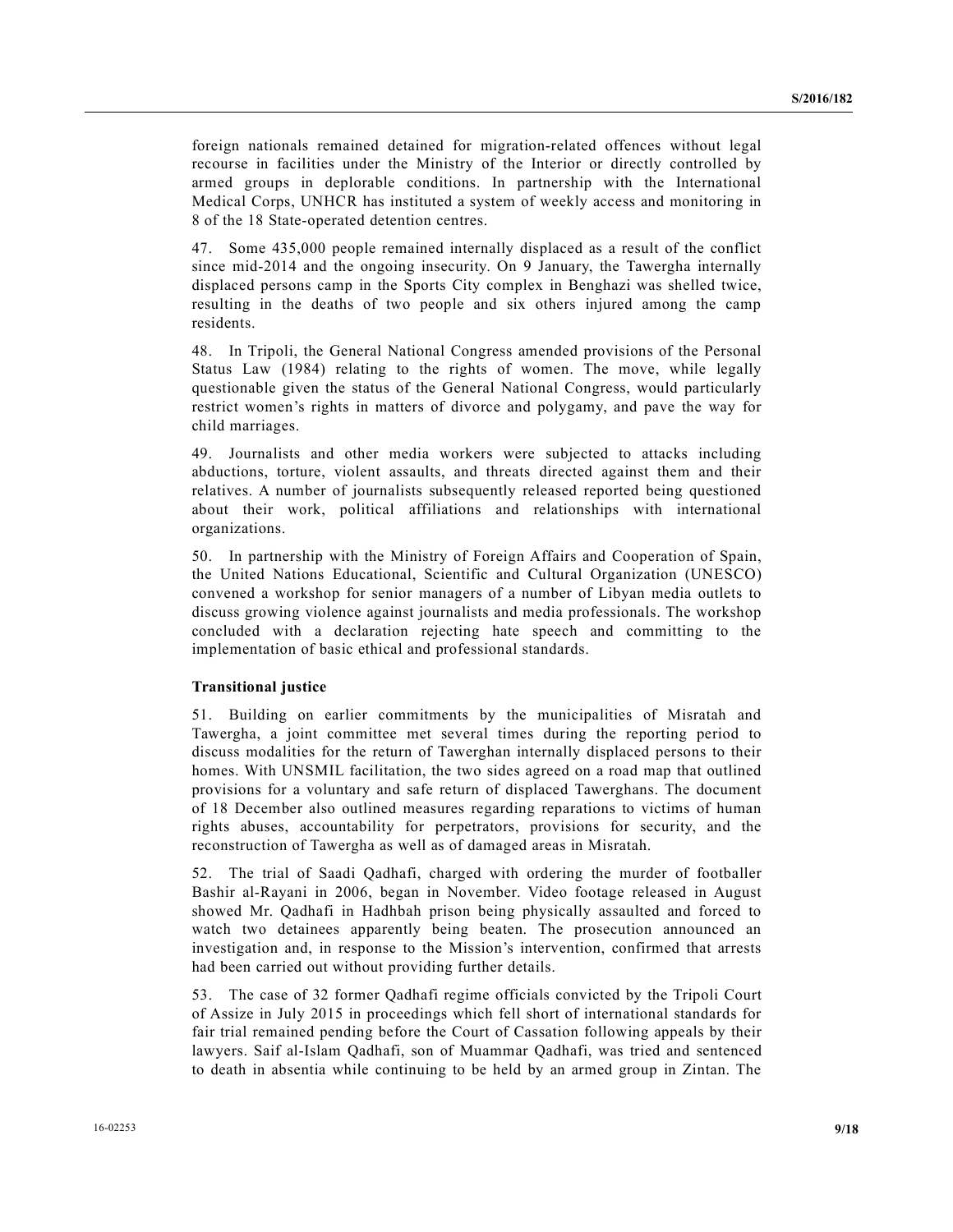Prosecutor of the International Criminal Court continued to urge his handover to the<br>Court.<br>**Judiciary and penal system**<br>54. Ongoing fighting and insecurity continued to impede court functions,<br>particularly in Sirte Derna Court.

Prosecutor of the International Criminal Court continued to urge his handover to the<br>Court.<br>Judiciary and penal system<br>54. Ongoing fighting and insecurity continued to impede court functions,<br>particularly in Sirte, Derna a Prosecutor of the International Criminal Court continued to urge his handover to the<br>Court.<br>Judiciary and penal system<br>54. Ongoing fighting and insecurity continued to impede court functions,<br>particularly in Sirte, Derna a Prosecutor of the International Criminal Court continued to urge his handover to the<br> **Judiciary and penal system**<br>
54. Ongoing fighting and insecurity continued to impede court functions,<br>
particularly in Sirte, Derna and Prosecutor of the International Criminal Court continued to urge his handover to the<br>Court.<br>**Judiciary and penal system**<br>**Judiciary and penal system**<br>particularly in Sirite, Derma and Benghazi. On 29 December, the public p Prosecutor of the International Criminal Court continued to urge his handover to the<br>Court.<br>**Judiciary and penal system**<br>54. Ongoing fighting and insecurity continued to impede court functions,<br>particularly in Sirte, Derna Prosecutor of the International Criminal Court continued to urge his handover to the<br>Court.<br>Judiciary and penal system<br>54. Ongoing fighting and insecurity continued to impede court functions,<br>particularly in Sirte, Derna a Prosecutor of the International Criminal Court continued to urge his handover to the Court.<br> **Judiciary and penal system**<br>
54. Ongoing fighting and insecurity continued to impede court functions,<br>
54. Ongoing fighting and Prosecutor of the International Criminal Court continued to urge his handover to the<br>Court.<br> **Judiciary and penal system**<br>
54. Ongoing fighting and insecurity continued to impede court functions,<br>
particularly in Sithe, De Prosecutor of the International Criminal Court continued to urge his handover to the<br>Court.<br> **Judiciary and penal system**<br>
541. Ongoing fighting and insecurity continued to impede court functions,<br>
sparticularly in Sirie, Prosecutor of the International Criminal Court continued to urge his handover to the Court.<br> **Salicity and penal system**<br> **54.** Ongoing fighting and inseeurity continued to impede court functions,<br>
particularly in Sirte, D Prosecutor of the International Criminal Court continued to urge his handover to the Court.<br>
Surfaciary and penal system<br>
54. Ongoing fighting and insecurity continued to impede court functions,<br>
54. Ongoing fighting and Prosecutor of the International Criminal Court continued to urge his handover to the Court.<br>
Court.<br>
24. Ongoing fighting and insecurity continued to impede court functions,<br>
particularly in Sirte, Derna and Benghazi. On 2

Prosecutor of the International Criminal Court continued to urge his handover to the Court.<br> **Judiciary and penal system**<br> **Judiciary and penal system**<br> **S4.** Ongoing fighting and insecurity continued to impede court funct Prosecutor of the International Criminal Court continued to urge his handover to the Court.<br> **Judiciary and penal system**<br>
54. Ongoing fighting and insecurity continued to impede court functions,<br>
54. Ongoing fighting and Prosecutor of the International Criminal Court continued to urge his handover to the Court.<br>
Judiciary and penal system<br>
Judiciary and penal system<br>
34. Ongoing fighting and insecurity continued to impede court functions,<br> Prosecutor of the International Criminal Court continued to urge his handover to the Court.<br> **Judiciary and penal system**<br>
54. Ongoing fighting and insecurity continued to impede court functions,<br>
54. Ongoing fighting and Prosecutor of the International Criminal Court continued to urge his handover to the Court.<br>
Undiciary and penal system<br>
34. Ongoing fighting and insecurity continued to impede court functions,<br>
particularly in Sirte, Dern 54. Ongoing fighting and insecurity continued to impede court functions,<br>particularly in Sirke, Derna and Benghazi. On 29 December, the public prosecution<br>in Shahhat announced the suspension of its functions following an a

### C. Security sector

particularly in Sirret, Derna an designation 20 9 December, the public prosecution<br>in Shahhat announced the suspension of its functions following an attack on its<br>premises by armed men. Assussimations, adductions and other m Smannst announced the suspension of its intentions iolonomy an antaser on its premises by armed men. Assassinations, abductions and other violent attacks continued to target judicial sector employees.<br>
Sys. In a move lar premises by a mnore ment. Assessimations, avoituous and other violent attacks continued to target pidicial sector employes.<br>
55. In a move largely viewed as an attempt to politicize the judiciary, the General Nightons Tomp continue to target julistics of miny options for the standing of the standing of the standing download Congress appointed 36 new judges to the Supreme Court. This is the Standing Congress appointed 36 new judges to the Sup 55. In a move largel y viewed as an attempt to politicize the judicizry, the General<br>National Congress appointed 36 new judges to the Supreme Court. This is the<br>highest number of appointments to the Court since 2011.<br>This National Congress appointed 36 new judges to the Supreme Court. This is the Bighest number of appointments to the Court since 2011.<br>
Spectrum of the coural spectrum of the Court spectrum of 2011, Case and 226 prisones rema bighest number of appointments to the Court since 2011.<br>
S6. Classles between armed groups in Tajura' on 14 December prompted Tajura' B<br>
Frison staff to evacuate 364 prisoners to safety. Many escaped during the evacuation, 56. Clashes between armed groups in Tajura' on 14 December prompted Tajura' B<br>
Prison staff to evacuate 364 prisoners to safety. Many escaped during the evacuation,<br>
smal 226 prisoners remain at large. The prison building 50. Classnes between amned groups in 1 aptur and 14 December prompto 1 apture of the Committee on 13 January and 14 December 2001 and 226 prisoners remain at large. The prison building itself is no longer usable.<br>This n. I and 226 prisoners remain at large. The prison building itself is no longer usable.<br>
57. In November, UNSMIL organized a mecting for Libyan prison managers in<br>
Tunis. The mecting gathered 14 prison managers from across Liby 57. In November, UNSMIL organized a meeting for Libyan prison managers in Tumis. The meeting gathered 14 prison managers from across Libya and adopted a coole of ethics and conduct. In December, UNSMIL and the United Natio 57. In two<br>compet, UNSSMIL organized a meeting prefile to the parameter of this<br>same Tunis. The meeting gathered 14 prison managers from across Libya and adopted a<br>code of chies and conduct. In December, UNSMIL and the Uni Thus. In an mectromy gametred 14 person managers from excess Livey and accopted or thris and Crime organized a workshop in Amman for Libyan correction officers to promote human rights and clue of law principles.<br>
Security coas or tentes and conduct in Decembers, UNSMIL and the clutted Nations Universal and the comparison on Drugs and Crime organized a workshop in Amman for Libyan correction officers<br>to promote human rights and rule of law p on Drugs and Chine organizzed a workshop in Amiman lor Libyan correction ontiers<br>of pomote human rights and rule of law principles.<br>
Security sector<br>
Support to Libyan planning for interim security arrangements<br>
developmen **Security sector**<br>**Space of the Mission's engagement on security strategy development to fally and edvelopment of an implementation plan for security arrangements outlined in the Eulyan Political Agreement. Elements includ Security sector**<br>
Signer to Libyan planning for interim security arrangements<br>
S8. A key focus of the Mission's engagement on security issues has been the<br>
development of an implementation plan for security armagements o **SCCUTITY SECTOF**<br>SIRECT IDS and planning for interim security arrangements<br>SIS. A key focus of the Mission's engagement on security issues has been the<br>development of an implementation plan for security arrangements outl **Support to Libyan planning for interim security arrangements**<br>
S8. A key focus of the Mission's engagement on security issues has been the<br>
development of an implementation plan for recurity arrangements outlined in the<br> **Support to Libyan planning for interim security arrangements**<br>
SSE. A key focus of the Mission's engagement on security issues has been the<br>
development of an implementation plan for security arrangements outlined in the S8. A key focus of the Mission's engagement on security issues has been the development of an implementation plan for steurity armagements outlined in the Libyan Political Agreement. Elements include advice on a security p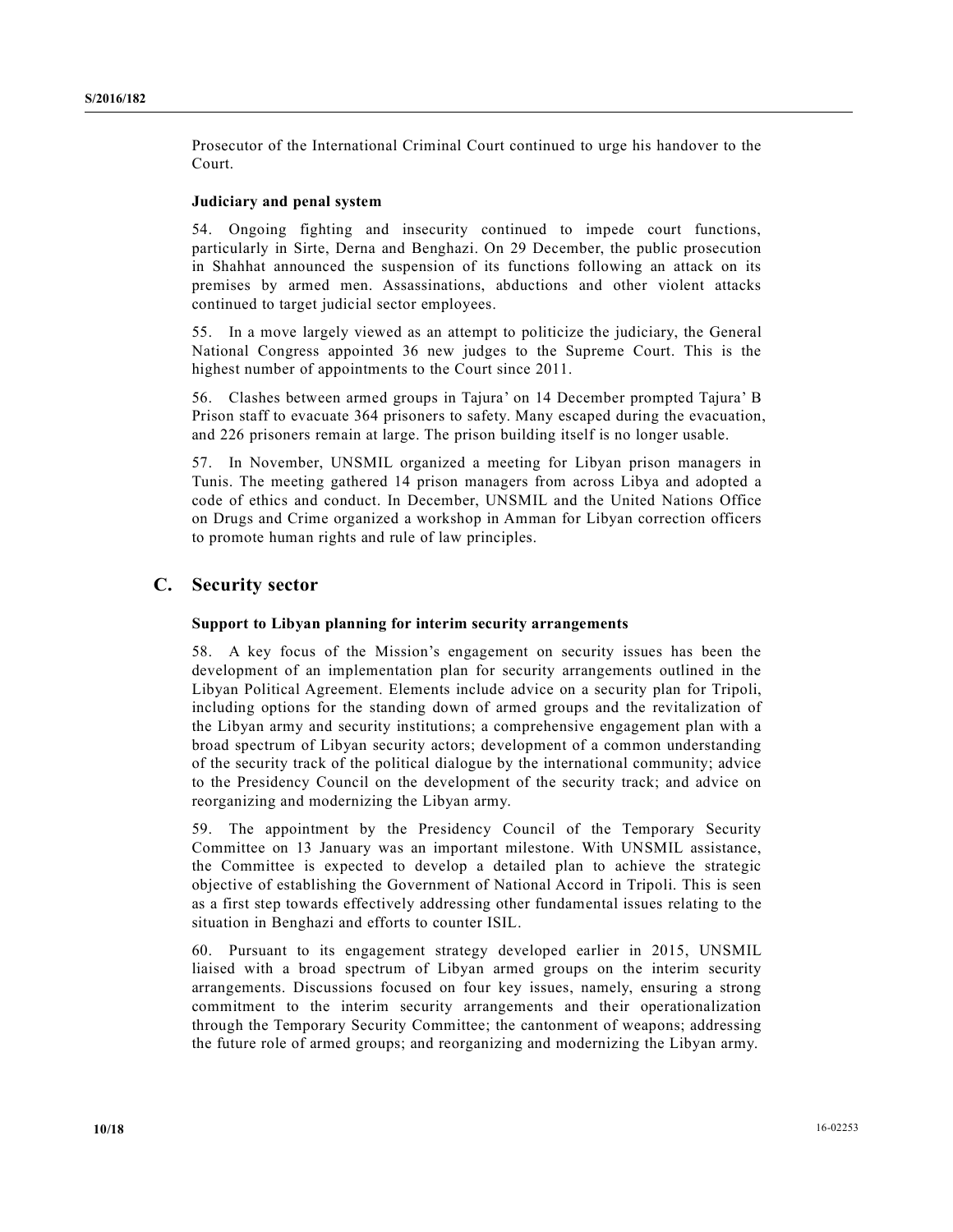S/2016/182<br>61. In parallel, UNSMIL provided the Presidency Council with technical support<br>and advice on the security track of the political dialogue. This has focused primarily<br>on developing and implementing the security c S/2016/182<br>
and advice on the security track of the political dialogue. This has focused primarily<br>
and advice on the security track of the political dialogue. This has focused primarily<br>
on developing and implementing the S/2016/182<br>
61. In parallel, UNSMIL provided the Presidency Council with technical support<br>
and advice on the security track of the political dialogue. This has focused primarily<br>
on developing and implementing the securit

S/2016/182<br>
and advice on the security track of the political dialogue. This has focused primarily<br>
and advice on the security track of the political dialogue. This has focused primarily<br>
arrangements, and coordinating int S72016/182<br>
61. In parallel, UNSMIL provided the Presidency Council with technical support<br>
and advice on the security track of the political dialogue. This has focused primarily<br>
on developing and implementing the securit S/2016/182<br>
61. In parallel, UNSMIL provided the Presidency Council with technical support<br>
and advice on the security track of the political dialogue. This has focused primarily<br>
on developing and implementing the securit S72016/182<br>S72016/182<br>S72016/182<br>and advice on the security track of the political dialogue. This has focused primarily<br>on developing and implementing the security concept underlying interim security<br>arrangements, and coor S2016/182<br>S2016/182<br>S2016/182<br>and advice on the security track of the political dialogue. This has focused primarily<br>on developing and implementing the security concept underlying interim security<br>arrangements, and coordin **S2016/182**<br>**S2016/182**<br>**S2016/182**<br>**S2016/182**<br>**Example on the security track of the political dialogue. This has focused primarily<br>on developing and implementing the security concept underlying interim security<br>arrangeme S2016/182**<br> **S2016/182**<br> **S2016/182**<br> **S2016/182**<br> **on the security track of the political dialogue. This has focused primarily**<br>
on developing and implementing in tescurity concept underlying interni security<br>
arrangeme SCPLES 1. In parallel, UNSMIL provided the Presidency Council with technical support and advice on the security track of the political dialogue. This has focused primarily and diveloping and implementing the security conce 61. In parallel, UNSMIL provided the Presidency Council with technical support<br>and advice on the security track of the political dialogue. This has focused primarily<br>on developing and implementing the security concept unde **S72016/182**<br>**S72016/182**<br>**S72016/182**<br> **S6216/182**<br> **S6216/182**<br> **ond** davice on the security track of the political dalogue. This has focused primarily<br>
and advice on the security is experimenting intermational and coord **S2016/182**<br>**S2016/182**<br>**Edit In parallel, UNSMIL provided the Presidency Council with technical support**<br>and advice on the security track of the political tialogue. This has focused primarily<br>on developing and implementin

S2016/182<br>S2016/182<br>S2016/182<br>and advice on the security tracks of the political dialogue. This has focused primarily<br>on developing and implementing the security concept underlying interim security<br>on developing and implem **S2016/182**<br>**S2016/182**<br>**S2016/182**<br>**Example 11 and advice on the security track of the political dialogue. This has focused primarily<br>on developing and implementing the security concept underlying intermi security<br>arrange S2016/182**<br>**S2016/182**<br>**S2016/182**<br>**Examplement and Avice on the security rack of the political dialogue. This has focused primarily om developing and implementing the security concept underlying interim security is<br>crang S2016/182**<br>**S2016/182**<br>**S2016/182**<br>**and solvice on the security track of the political dialogue. This has focused primarily<br>on developing and implementing the security concept underlying intermaceutity<br>or arrangements, an** SCORO 152<br>
SCORO 152<br>
SCORO 162<br>
and advice on the security track of the political dialogue. This has focused primarily<br>
and advice on the security track of the political dialogue. This has focused primarily<br>
arrangements, 61. In parallel, UNSMIL provided the Presidency Council with technical support<br>and advice on the security track of the political dialogue. This has focused primarily<br>or developing and implementing the security concept unde 61. In parallel, UNSMIL provided the Presidency Council with technical support<br>and advice on the security track of the political dialogue. This has focused primarily<br>on a developing and implementing the security concept un on developing and implementing the security concept underlying interim security<br>arrangements, and coordinating international assistance on security issues.<br>
Fact The engagement of the international community on the securit arrangements, and coordinating international assistance on security issues.<br>
62. The engagement of the international community on the security track has been<br>negagement with representatives of the international community, 62. The engagement of the international community on the security track has been<br>nately line of effort by UNSMIL. This lusk has been undertaken through continuous<br>ineignment with representatives of the international commun a key line of effort by UNSMIL. This task has been undertaken through continuous engagement with representatives of the international commonity, including through mechanical survey of experime and 13 December and or 8 and engagement with representatives of the international community, including through<br>in planaring and sharing of expertise and best practices. The international<br>meetings hold in Rome on 12 and 15 December and on 18 and 19 Jan figured provided in Roman of sharing of expertise and best practices. The international<br>metelings held in Roman on 12 and 13 December and on 18 and 19 January provided<br>a much-needed platform to underscore the urgency of co meetings held in Rome on 12 and 13 December and on 18 and 19 January provided<br>a much-needed platform to underscore the urgency of coordinating international<br>Assoprated platform to underscore the urgency of coordinating int a much-needed platform to underscore the urgency of coordinating international<br>support and talioring it to the immediate security needs of the Government of<br>Shironal Accord.<br>National Accord.<br>The reporting period, UNSMIL we support and tailoring it to the immediate security needs of the Government of<br>National Accord.<br>
63. During the reporting period, UNSMIL welcomed and supported the resolve of<br>
64. During the reporting council to address iss National Accord.<br>
65. During the reporting period, UNSMIL welcomed and supported the resognization and<br>
66. During the relabyan army. In particular, the Presidency Council has made<br>
progress in conceptualizing a phased app 63. During the reporting period, UNSMIL welcomed and supported the resolve of the respectations and modernization of the Libyan army. In particular, the Presidency Council has made appropers in conceptualizing a phased app the Presidency Council to address issues relating to the reorganization and modemization of the Libyen army. In particular, the Presidency Council has made progress in conceptualizing a phased approach, which sees first a

modernization of the Libyan army. In particular, the Presidency Council has made progress in conceptualizing a phased approach, which sees first a focus or promission accurity arrangements, then the recepanization of the L progress in conceptualizing a phased approach, which sees first a focus on<br>transitional security arrangements, then the reorganization of the Libyan army, and<br>finally its eventual modernization. In time, the reorganization frankitional security arrangements, then the reorganization of the Libyan army, and<br>finally its eventual modernization. In time, the reorganization and modernization of<br>the Libyan army will require considerable support fro fraally its eventual modernization. In time, the reorganization and modernization of<br>the Libyan army will require considerable support from UNSMIL and the<br>distretintional community, as will the strengthening of the interna Arms and ammunition management<br>64. The United Nations Mine Action Service facilitated discussions between the<br>national mine action authority and a number of Libyan municipal councils to begin<br>non-technical surveys to asses **Arms and annumumon management**<br> **Eq. The United Nations Mine Action Service facilitated discussions between the**<br>
national mine action authority and a number of Libyan municipal councils to begin<br>
for Gavatilah and the Tw 64. The United Nations Mine Action Service facilitated discussions between the Aution Service facilitated is the action of the Aution Service provided three divantants of their considers the Service provided three divanced national mine action authority and a number of Libyan municipal countis to begin<br>non-technical surveys to assess the work required to enable the treurn of both the<br>Gawalish and the Tawegha communities to their respective h

### D. Women's empowerment

non-technical surveys to assess the work required to enable the return of both the couples Gawalish and the Turvergha communities to their respective hometownss. In addition, the Service provided three advanced raining cou Gawalish and the Tawergha communitets to their respective hometowns. In addition,<br>the Service provided three advanced trainent carries on explosive ordnance<br>disposal for 50 personnel in the National Safety Authority and co the Service provided three advanced training courses on explosive ordnanes<br>disposal for 50 personnel in the National Safety Authority and continued risk<br>education to reduce the danger to civilians living in areas contamina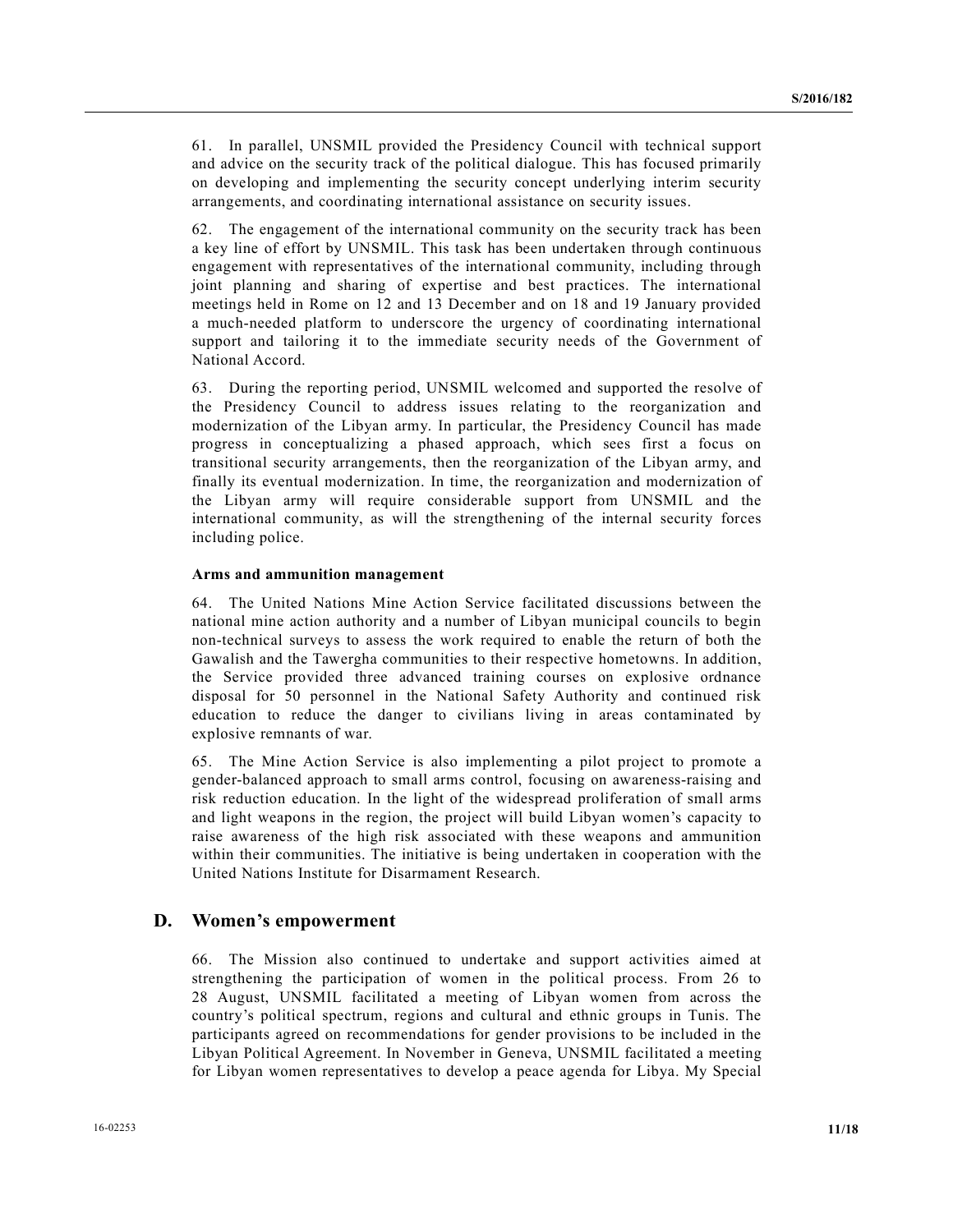Representative continuously engaged with participants in the political process to<br>encourage improved gender representation. On 11 January, he announced his strong<br>support for a call for a 30 per cent women's quota in the G Representative continuously engaged with participants in the political process to<br>encourage improved gender representation. On 11 January, he announced his strong<br>support for a call for a 30 per cent women's quota in the G Representative continuously engaged with participants in the political process to<br>encourage improved gender representation. On 11 January, he announced his strong<br>support for a call for a 30 per cent women's quota in the G Representative continuously engaged with participants in the political process to<br>encourage improved gender representation. On 11 January, he announced his strong<br>support for a call for a 30 per cent women's guota in the G

### E. Coordination of international assistance

Representative continuously engaged with participants in the political process to<br>encourage improved gender representation. On 11 January, he announced his strong<br>support for a call for a 30 per cent women's quota in the G Representative continuously engaged with participants in the political process to<br>encourage improved gender representation. On 11 January, he announced his strong<br>support for a call for a 30 per cent women's quota in the G Representative continuously engaged with participants in the political process to<br>encourage improved gender representation. On 11 January, he announced his strong<br>asymptotr a call for a 30 per cent women's quota in the Gov Representative continuously engaged with participants in the political process to<br>encourage improved gender representation. On 11 January, the amounced his strong<br>support for a call for a 30 per cent women's quota in the G Representative continuously engaged with participants in the political process to<br>encourage improved gender representation. On 11 January, he anonuced his strong<br>support for a call for a 30 per cent women's quota in the Go Representative continuously engaged with participants in the political process to<br>encourage improved gender representation. On 11 January, he announced his strong<br>support for a call for a 30 per cent women's quota in the G

Representative continuously engaged with participants in the political process to<br>Renovange improved gender representation. On 11 January, he announced his strong<br>support for a call for a 30 per cent women's quota in the G Representative continuously engaged with participants in the political process to<br>encourage improved gender representation. On 11 January, he announced his strong<br>support for a call for a 30 per cent women's quota in the G Representative continuously engaged with participants in the political process to<br>encourage improved gender representation. On 11 January, he announced his strong<br>support for a call for a 30 per cent women's quota in the G Representative continuously engaged with participants in the political process to<br>encourage improved gender representation. On 11 January, he announced his strong<br>support for a call for a 30 per cent women's quota in the G Representative continuously engaged with participants in the political process to<br>encourage improved gender representation. On 11 January, he announced his strong<br>atomord and Accord by leaders of women's groups and women a Representative continuously engaged with participants in the political process to<br>encourage improved gender representation. On 11 January, he announced his strong<br>support for a call for a 30 per cent women's quota in the G Representative continuously engaged with participants in the political process to<br>encourage improved gender representation. On 11 January, he announced his strong<br>asyport for a call for a 30 per cent women's quota in the G Representative continuously engaged with participants in the political process to<br>encourage improved gender representation. On 11 January, he announced his strong<br>support for a call for a 30 per cent women's quota in the G encourage improved gender representation. On 11 January, he amounced his strong<br>support for a call for a 30 per cent women's quota in the Government of National<br>Accord by leaders of women's groups and women activists conve support for a call for a 30 per cent women's quota in the Government of National<br>Accord by leaders of women's groups and women activists convening in Tunis.<br>Coordination of international assistance<br>67. UNSMIL has proposed Accord by leaders of women's groups and women activists convening in Tunis.<br> **Coordination of international assistance**<br>
67. UNSMIL. has proposed a new coordination structure for international<br>
assistance to Libya, which w **Coordination of international assistance**<br>67. UNSMIL has proposed a new coordination structure for international<br>assistance to Libya, which would reflect the priorities of the Government of<br>National Accord as outlined in **Coordination of international assistance**<br>67. UNSMIL has proposed a new coordination structure for international<br>assistance to Libya, which would reflect the priorities of the Government of<br>National Accord as outlined in National Aecord as southred in the Libya Political Agreemett. The proposal was stackholders. The proposal, along with a separate matrix outlining pledged offers of sassituates, The proposal, along with a separate matrix ou developed in close consultation with the international community and Libyan<br>stakeholders. The proposal, along with a separate matrix outlining pledged offers of<br>assistance, has since been presented to the Presidency Counci stakeholders. The proposal, along with a separate matrix outlining pledged offers of<br>soiststance, has since been presented to the Presidency Council for its consideration.<br>66. Progress in the Libyan political dialogue proc ssistance, has since been presented to the Presideney Council for its consideration.<br>
S6. Progress in the Libyan political diagoge process and the subsequent sigming<br>
of the Libyan Political Agreement provided renewed impe 68. Progress in the Libyan political dialogue process and the subsequent signing<br>of the Libyan Political Agreement provided renewed impetual for Unitel Nations<br>and other international efforts focused on recovery and post-c os. Progress in the Libyan political diagoge process and not subsequent in the funded.<br>
In the Libyan Political Agreement provided renewed impetus for United Nations<br>
Libya. During the reporting period, UNSMIL, UNDP, the E or in Lioyan Pointeal Agreement provideo fremewou impletion and other international efforts focused on recovery and post-conflict transition in Liby. Denote a Commission for Western Asia, the International Monetary Fund an Liby.a. During the reporting period, UNSMILL, UNDP, the Economic and Social<br>Commission for Western Asia, the International Monetary Fund and the World Bank<br>jointly established the Libyan Experts Development Cooperation For Commission for Western Asia, the International Monetary Fund and the World Bank<br>(ionly established the Libyan Experts Development Cooperation Forum. The Forum<br>is expected to serve as a platform for focused engagement on pr

### F. Humanitarian assistance

increased to a streamed the comparisor Development Cooperation frorum. The forum the rotuneous appearement manifering government functionality, recovery and post-conflict transition. Moreover, affecting government function is expected to areve as a platiom for focused engagement on priority issues<br>affecting government functionality, recovery and post-conflict transition. Moreover,<br>the Forum will assist in the institutionalization of the post affecting government functionality, recovery and post-condlict transition. Moreover, the Forum will assist in the institutionalization of the post-condlict hational<br>development dialogue in Libya and in proposing socioecono the Forum will assist in the institutionalization of the post-conflict national<br>development dialogue in Libya and in proposing socioceonomic policy options and<br>strategies supporting the formulation of the long-term nationa development dialogue in Libya and in proposing socioceonomic policy options and<br>stategies supporting the formulation of the long-term national integrated<br>development agenda for Libya. The Forum convened meetings in October strategies supporting the formulation of the long-term national integrated<br>development agenda for Libya. The Forum convened meetings in October and<br>December in Tunis.<br> **Humanitarian ansistance**<br>
69. Recognizing the necessi development agenda for Libya. The Forum convened meetings in October and<br>December in Tunis.<br> **Humanitarian assistance**<br>
69. Recognizing the necessity to scale up the humanitarian response in Libya, the<br>
humanitarian county December in 1 unis.<br>
Humanitarian assistance<br>
69. Recognizing the necessity to scale up the humanitarian response in Libya, the<br>
humanitarian country team luanched in November the Humanitarian Response Plan<br>
2016. The docu **Humanitarian assistance**<br>
69. Recognizing the necessity to scale up the humanitarian response in Libya, the<br>
thumanitarian country team launched in November the Humanitarian Response Plan<br>
2016. The document is designed t **Humanitarian assistance**<br>
69. Recognizing the necessity to scale up the humanitarian response in Libya, the<br>
humanitarian country team luarehed in November the Humanitarian Response Plun<br>
2016. The document is designed to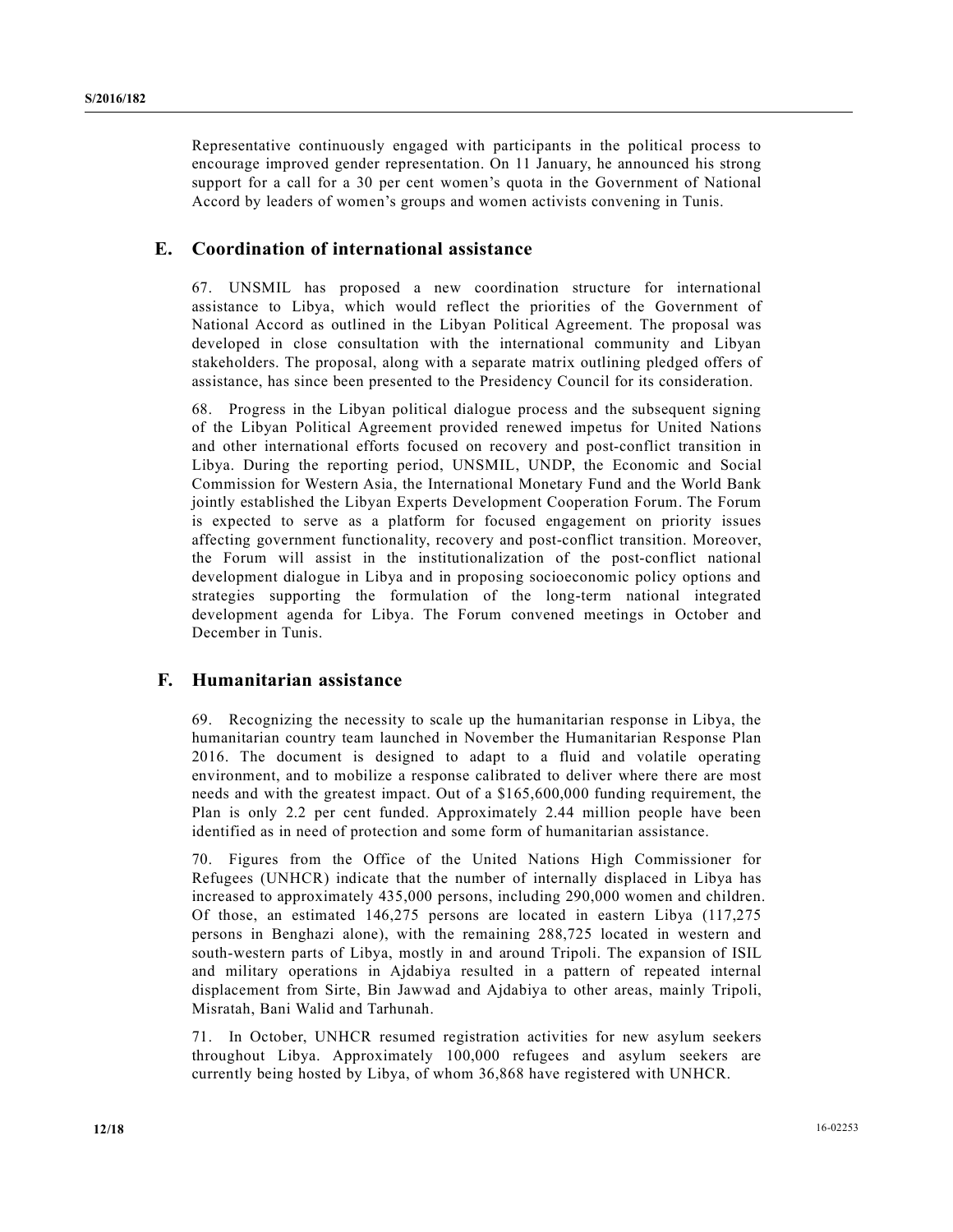S/2016/182<br>
72. During the reporting period, the International Organization for Migration<br>
(IOM) assisted 2,167 internally displaced families and 5,206 migrants rescued at sea,<br>
detained or irregularly residing in Libya. I S/2016/182<br>
(IOM) assisted 2,167 internally displaced families and 5,206 migrants rescued at sea,<br>
(IOM) assisted 2,167 internally displaced families and 5,206 migrants rescued at sea,<br>
detained or irregularly residing in **S2016/182**<br>(IOM) assisted 2,167 internally displaced families and 5,206 migrants rescued at sea,<br>detained or irregularly residing in Libya. In addition, 439 migrants from 12 different<br>countries have benefited from humani

S/2016/182<br>
(IOM) assisted 2,167 internally displaced families and 5,206 migrants rescued at sea,<br>
(IOM) assisted 2,167 internally displaced families and 5,206 migrants rescued at sea,<br>
detained or irregularly residing in 572016/182<br>
72. During the reporting period, the International Organization for Migration<br>
(IOM) assisted 2,167 internally displaced families and 5,206 migrants rescued at sea,<br>
detained or irregularly residing in Libya. I S/2016/182<br>
72. During the reporting period, the International Organization for Migration<br>
(IOM) assisted 2,167 internally displaced families and 5,206 migrants rescued at sea,<br>
detained or irregularly residing in Libya. I SC2016/182<br>
27. During the reporting period, the International Organization for Migration<br>
(IOM) assisted 2,167 internally displaced families and 5,206 migrants rescued at sea,<br>
detained or irregularly residing in Libya. I S2016/182<br>
2. During the reporting period, the International Organization for Migration<br>
(IOM) assisted 2,167 internally displaced families and 5.206 migrants rescued at sea,<br>
detained or irregularly residing in Libya. In **S2016/182**<br>**S2016/182**<br>**COM**) assisted 2,167 internally displaced families and 5,206 migrants rescued at sea,<br>**detained or irregularly residing in Libya. In addition, 439 migrants from 12 different<br>countries have benefit S2016/182**<br> **S2016/182**<br> **COM**) assisted 2,167 internally displaced families and 5,206 migrants rescued at sea,<br>
detained to riregularly residing in Libya. In addition, 439 migrants from 12 different<br>
countries have bene **S2016/182**<br>
27. During the reporting period, the International Organization for Migration (IOM) assisted 2, l67 internally displaced families and 5,206 migrants respond at sea, detained or irregularly residing in Libya. 52. During the reporting period, the International Organization for Migration (IOM) assisted 2, 167 internally displaced families and 5,206 migrants researed at sea, detained or irregularly residing in Libya. In addition, **52016/182**<br>**52016/182**<br>**52016/182**<br> **COM** sassisted 2,167 iteratingly singlened families and 5.2006 migrants rescued at sea, detained or irregularly residing in Libya. In addition, 439 migrants from 12 different countries **22.** During the reporting proiod, the International Organization for Migration (IOM) assisted 2,167 internally displaced families and 5,206 migrants rescued at sea, detained or irregularly residing in Libya. In addition, S2016/182<br>S2016/182<br>S2016/182<br>(COM) sassisted 2,167 internally displaced firmlines and 5.200 inigration for Migration<br>detained or irregularly residing in Libya. In addition, 439 migrants from 12 different<br>countries have be **S2016/182**<br>**S2016/182**<br>**S2016/182**<br>**C(OM)** assisted 2,167 internally displaced families and 5,206 migrants rescued at sea,<br>detianed to irregularly residuped in Libya. In addition, 439 migrants from 12 different<br>countries S2016/182<br>
(IOM) assisted 2,167 internally displaced families and 5,260 inigration for Migration<br>(detained or irregularly residing in Libya. In addition, 439 migrants from 12 different<br>
countries have benefited from humani **S2016/182**<br> **S2016/182**<br> **COM)** assisted 2,1607 internally displaced families and 5.2006 ingentas resceed at each<br>
detained or irregularly residing in Libya. In addition, 439 migrants from 12 different<br>
continues have be 72. During the reporting period, the International Organization for Migration (IOM) assisted 2,167 internally displaced families and 5,206 migrants rescued at sea, detained or irregularly residing in Libya. In dedition, 4 72. During the reporting period, the International Organization for Migration (IOM) assisted 2,1667 internally displaced families and 5.206 migratas freseured at sea, detained or irregularly residing in Libya. In addition, 72. During the reporting period, the International Organization for Migration<br>(IOM) assisted 2,167 internally displaced families and 5,206 migrants rescued at sea,<br>detained or irregularly residing in Libya. In addition, 43 detained or irregularly residing in Libya. In addition, 439 migrants from 12 different<br>countries have benefiled from humanitarian repatriation to their counties of origin.<br>73. A total of 37,695 refugeees and migrants reach

countries have benefited from humanitarian repatriation to their countries of origin.<br>73. A total of 37,695 refugees and migrants reached Italy by boat from the African<br>continent between September and December, mostly from 73. A total of 37,695 refugees and migrants reached Italy by boat from the Artican continent between September, more than December, morely from Libyan shores. From late August to December, more than 7,600 persons were inte 73. A total of 37,699 retugees and mappennis reached ltaily by boat from the Altrican<br>continent between September and December, mostly from Libyan abores. From late<br>alugust to December, more than 7,600 persons were interce coulment between September and December, mostly from Libyan shores. From late<br>August to December, more than 7,600 persons were intercepted or rescued by the<br>Libyan coasiguard, including 434 women and 70 children. Some 3,70 August 10 December, more than 7/800 persons were intercepted or researced by the Micham castguard, including 434 women and 70 children. Some 3,700 persons were reported dead or missing in the Mediterranean Sea. A Libyan in Libyan coosiguard, including 434 women and 70 children. Some 3,700 presons were<br>properted dead or missing in the Mediterranean Sea. A Libyan interministerial<br>information-sharing mechanism, which also includes the Libiyan R reported dead or mussumg in the Mediterration Steal. A Libyan interministerial<br>information-sharing mechanism, which also includes the Libyan Red Crescent, has<br>been established to improve Libya's response to boats in distre nformation-sharing mechanism, which also includes the Libyan Red Crescent, has<br>nformation-sharing mechanism, which also includes the Libyan Red Crescent,<br>74. Libya remains a country of both transit and destination for migr 74. Libya remains a country of both transit and destination for migrants, despite<br>the challenging security situation. According to 100M figures, Libya currently hosts<br>approximately 1 million migrants, mostly from Banglades 74. Libya remains a coountry of both transist and destination for myrrants, despite paperoximately 1 million migrants, mostly from Bangladesh, Egypt, Mali, the Niger, Nigeria, the Sudara and other sub-Saharan and West Afri the challengus security stutation. According to 100M higures, Libya currently hosts<br>approximately 1 million migrants, mostly from Bangladesh, Egypt, Mali, the Niger;<br>Nigeria, the Sudan and other sub-Saharan and West Africa approximately 1 million migranta, mostly from Bongladesh, Egypt, Mali, the Nigeration and other sub-Saharan and West African countries. The large-<br>scale presence of migrants and of internally displaced persons in Libya as Nigeria, the Sudan and other sub-Sahara nand West African countries. The large<br>scale presence of migrants and of internally displaced persons in Libya as a result the ongoing conflict has put a considerable strain on local the ongoing conflict has put a considerable strain on local host communities.<br>
75. It is estimated that 682,000 Libyans, mainly internally displaced pressons, lack<br>
adequate access to safe drinking water, hygiene and smini 75. It is estimated that 682,000 Libyans, mainly internally displaced persons, lack<br>adequate access to safe drinking water, hygiere and saintation services, creating<br>estrious health risks. UNICEF provided access to smallat 75. It is estimated that 682,000 Libyanas, manily internally displaced pressons, lack<br>deducate access to safe drinking water, hygiene and stantiation services, creating<br>displaced firmlies.<br>To kinist of miximal diseases to adequate access to sate drinking water, hygenes and saturation services, creating<br>serious health risks. UNICEF provided access to santiration services to some 1,700<br>displaced families.<br>To Limited financial resources and la scrows health rasks. UNICEF provided access to samitation services to some 1,700<br>displaced families. CNICEF provided access to and closure of hospitals and<br>health facilities, combined with severe shortages in life-saving m 76. Limited financial resources and lack of access to and closure of hespitals and health facilities, combined with severe shortages in life-sawing medicines, comtinue bo have a serious impact on the health sector. The Wor 76. Limited Imagnal resources and leak of access to and elastor of hospitals and<br>bealth facilities, combined with severe shortages in life-saving medicines, continue<br>of to have a serious impact on the held heat is scott. T health lactilities, combined with severe shortlages in line-saving medicines, continue<br>supplied major consigments of medicines and life-saving supplies to Tripoli,<br>Bayda, Zliten and Benghazi. Trauma kits and emergency heal

to have a serous impact on the basila sector. The World Health Organization (WHO) samplies to Tripoli, a<br>supplied major consignments of medicines and life-saving supplies to Tripoli, a<br>bayda, Zliten and Benghazi. Trauma ki supplied mayr consugmments of medicines and life-saving supplies to Tripoli,<br>Bayda, Zliten and Benghazi. Trauma kits and emergency health kits were dispatched<br>Childern's Fund (UNICEF) and the United Nations Population Fund Bayda, Zluten and Benghaza. Trauma kus smd emergency bealth kits were dispeted.<br>Its Zliten following the bonb attack in January. Together with the United Mations<br>Stylidern's Fruid (UNICEF) and the United Nations Population io Zulten following the bomb attack in January. Together with the United Nations<br>Children's Fund (UNICEF) and the United Nations Population Fund, WHO has<br>supported the development of a national strategy on reproductive, ma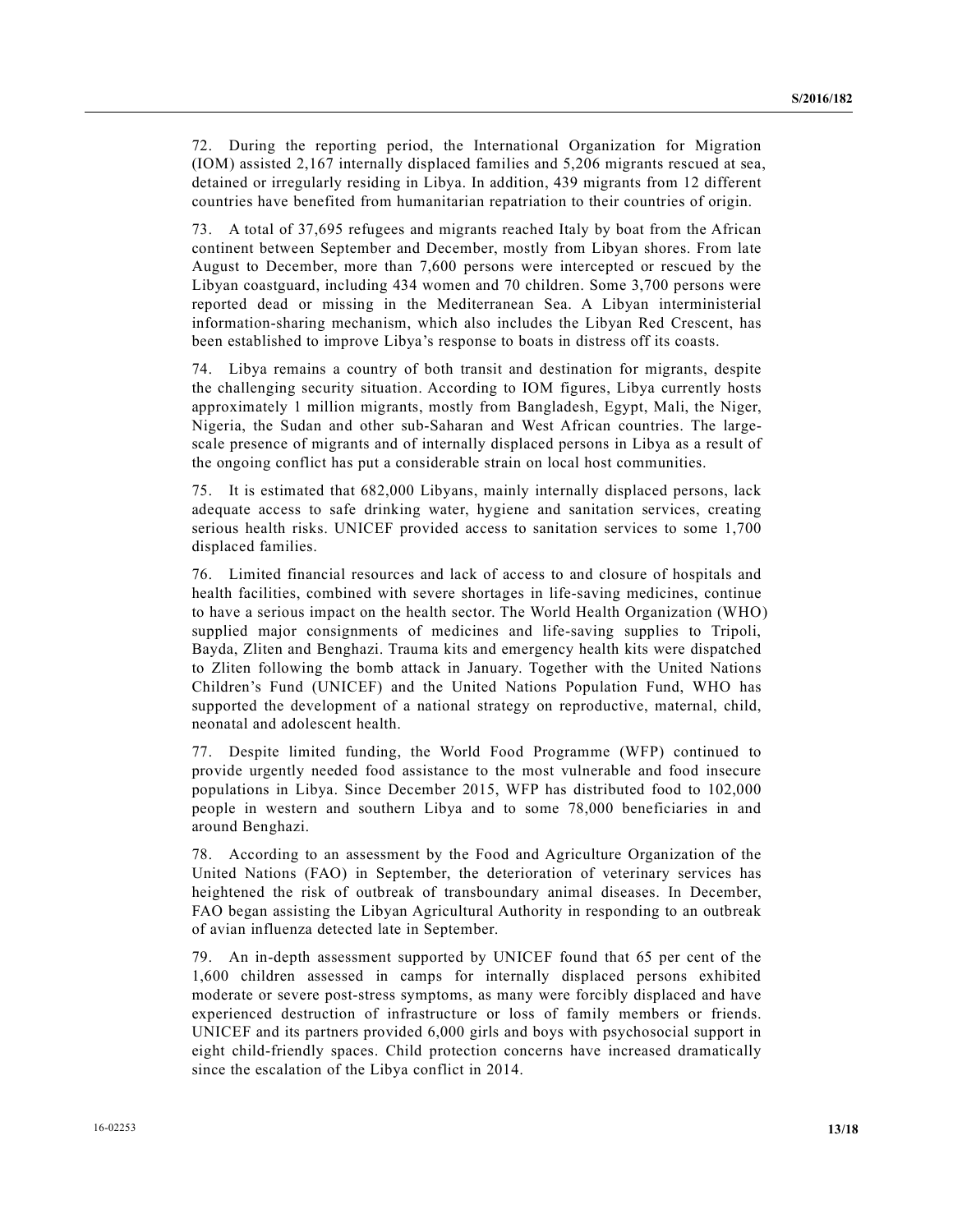80. While UNESCO and other international partners have stepped up support and training related to emergency management and protection of museums and cultural assets, the ability of concerned national institutions and partn SO. While UNESCO and other international partners have stepped up support and<br>training related to emergency management and protection of museums and cultural<br>assets, the ability of concerned national institutions and partn assets, the UNESCO and other international partners have stepped up support and<br>training related to emergency management and protection of museums and cultural<br>assets, the ability of concerned national institutions and par 80. While UNESCO and other international partners have stepped up support and<br>training related to emergency management and protection of museums and cultural<br>assets, the ability of concerned national institutions and partn 80. While UNESCO and other international partners have stepped up support and<br>training related to emergency management and protection of museums and cultural<br>assets, the ability of concerned national institutions and partn

# V. Deployment of the United Nations Support Mission in Libya

80. While UNESCO and other international partners have stepped up support and<br>training related to emergency management and protection of museums and cultural<br>assests, the ability of concerned national institutions and part 1800 While UNESCO and other international partners have stepped up support and<br>training related to emergency management and protection of museums and cultural<br>assess, the ability of concerned national institutions and part 80. While UNESCO and other international partners have stepped up support and<br>training related to emergency management and protection of museums and cultural<br>assests, the shellity of concerned national institutions and par 80. While UNESCO and other international partners have stepped up support and<br>training related to emergency management and pretoction of museums and cultural<br>assets, the ability of concerned national institutions and partn 80. While UNESCO and other international partners have stepped up support and<br>training related to emergency management and protection of museums and cultural<br>tasets, the ability of concerned national institutions and partn 80. While UNESCO and other international partners have stepped up support and<br>training related to emergency management and protection of museums and cultural<br>assets, the ability of concerned national institutions and partn 88. While UNESCO and other international partners have stepped up support and ansets, the ability of concerned national institutions and partners to respond effectively is increasingly constrained by the widespread instabi So. While UNESCO and other international partners have stepped up support and<br>attaining related to emergency management and protection of museums and cultural<br>assets, the ability of concerned national institutions and part 80. While UNESCO and other international partners have stepped up support and<br>training relaced to emergency management and protection of museums and cultural<br>effective ly is increasingly constrained by the widespread insta 80. While UNESCO and other international partners have stepped up support and<br>training related to emergency management and protection of museums and cultural<br>assets, the ability of concerned national institutions and partn

89. While UNESCO and other international partners have stepped up support and<br>training related to emergency management and protection of museums and cultural<br>assess, the ability of concerned national institutions and partn 80. While UNESCO and other international partners have stepped up support and a<br>training related to emergency management and protection of museums and collural<br>states, the ability of concerned national institutions of depa or. "Wine creducted on enter the ministant parameter and the respect of prince and other and particular effectively is increasingly constrained by the videspread instability and leak of effective governance.<br> **Deployment o** ation and the content of the United Constant and potention' of inacts and contains and partners to respondent<br>effectively is increasingly constrained by the widespread instability and lack of effective governance.<br> **Deplo** issess, us a analy of concerning barolandar institutions and platters of espendal<br>effectively is increasingly constrained by the widespread instability and lack of<br>effective governance.<br> **Deployment of the United Nations S** effective governance.<br>
effective governance.<br>
Deployment of the United Nations Support Mission in Libya<br>
81. Owing to security conditions in Libya, the majority of the UNSMIL<br>
international staff remain deployed in Tunis, **Exercute governance.**<br> **Deployment of the United Nations Support Mission in Libya**<br>
181. Owing to security conditions in Libya, the majority of the UNSMIL<br>
international staff remain deployed in Tunis, where the Mission e **Deployment of the United Nations Support Mission in Libya**<br>
81. Owing to security conditions in Libya, the majority of the UNSMIL<br>
international staff remain deployed in Tunis, where the Mission established a<br>
temporary **Deployment of the United Nations Support Mission in Libya**<br>
81. Owing to security conditions in Libya, the majority of the UNSMIL<br>
intermational starf remain deployed in Trunis, where the Mission established a<br>
intermati 81. Owing to security conditions in Libya, the majority of the UNSMIL international staff remain deployed in Tunis, where the Mission established a temporary headquarters. As at 31 December, a total of 169 UNSMIL internati 81. Owing to security conditions in Libya, the majority of the UNSMIL international staff remain edployed in Tunis, where the Mission established a feaming-main deployed in Tunis. In addition, UNSMIL has three staff member international staff remain deployed in Tunis, where the Mission established a<br>teamporary headquarters. As at 31 December, a totil of 169 UNSMIL international<br>and national staff members and government-provided personnel wer temporary headquarters. As at 31 December, a total of 169 UNSMIL international<br>main antional staff members and government-provided personnel were deployed in<br>Tunis. In addition, UNSMIL has three staff members at Headquarte and national staff members and government-provided personnel were deployed in Tunis. In addition, UNSMIL has three staff members at Headquarters and 11 at the United Nations Dogitics. Base at Brindisi, Italy.<br>
So United Na Tunis. In addition, UNSMII, has three staff members at Headquarters and 11<sup>'</sup> at the United Nations Logistics Bares at Brindisi, Italy.<br>
United Nations and the SS2. In relation to the UNSMII, presence in Tunisia, the Unite United Nations Logistics Base at Brindisi, Italy.<br>S2. In relation to the UNSMIL presence in Tunisia, the United Nations and the<br>Sovernment of Tunisia concluded an agreement on the emergency temporary<br>relocation of UNSMIL t 82. In relation to the UNSMIL presence in Tunisia, the United Nations and the Government of Tunisia concluded an agreement on the emergency temporary relations of NSMIL to the country, in order to emerge the the similar co SZ. In relation to the UNSMIL presence in Tunista, the United Nations and the contenent of Tunisia concluded an agreement on the emergency temporary concourse relocation of UNSMIL to the country, in order to ensure that th 57. Thout THU viv January, a meets a sessealment mission visitor (where the main and a right in the security in the mission's lavas asked to look specifically at conditions of service and serious for the restablishment of was assesue to coose percuring at continuous of servere and sately of consorting the matter of a small function. UNSMIL presence in Tripoli. The mission's key recommendations included a reassessment of staffing arrangement Function areas and optimized a research in the research is the restriction of measurement in the simple areas in Tripoli. The mission's key recommendations in<br>plurement UNSMIL burstners is included a reassessment of slatif penuature Cressor is peacents in the masses, and the masses of several and the continuent of starting person is the proplements of the UNSML building in Tunis and the continuation of the search for other finctities (the in measses that this improve the perimeter security of the UNSMIL building in Tunis and the continuation<br>of the search to other findities; the implementation of one of two options proposed<br>of the sume support; and a review of mpove un perminet section, the uncessor to the Protective Surface of the search for other facilities; the implementation of one of two options proposed or<br>inferiences the release of weakers of the Protective Service Unit. or us search to outer heating the interaction of outer or two optical proposes Unit. The mission tallo evaluated plotnital locations in Tripoli and provided its usessment of the neisk and benefits of each option, and recom For increase a vacual respective, and a review of unit rotective Services Unit. The strease or compared the risks and bending the restricted by the risks and bending the restrict of the phased approach regarding the return

# VI. Safety and security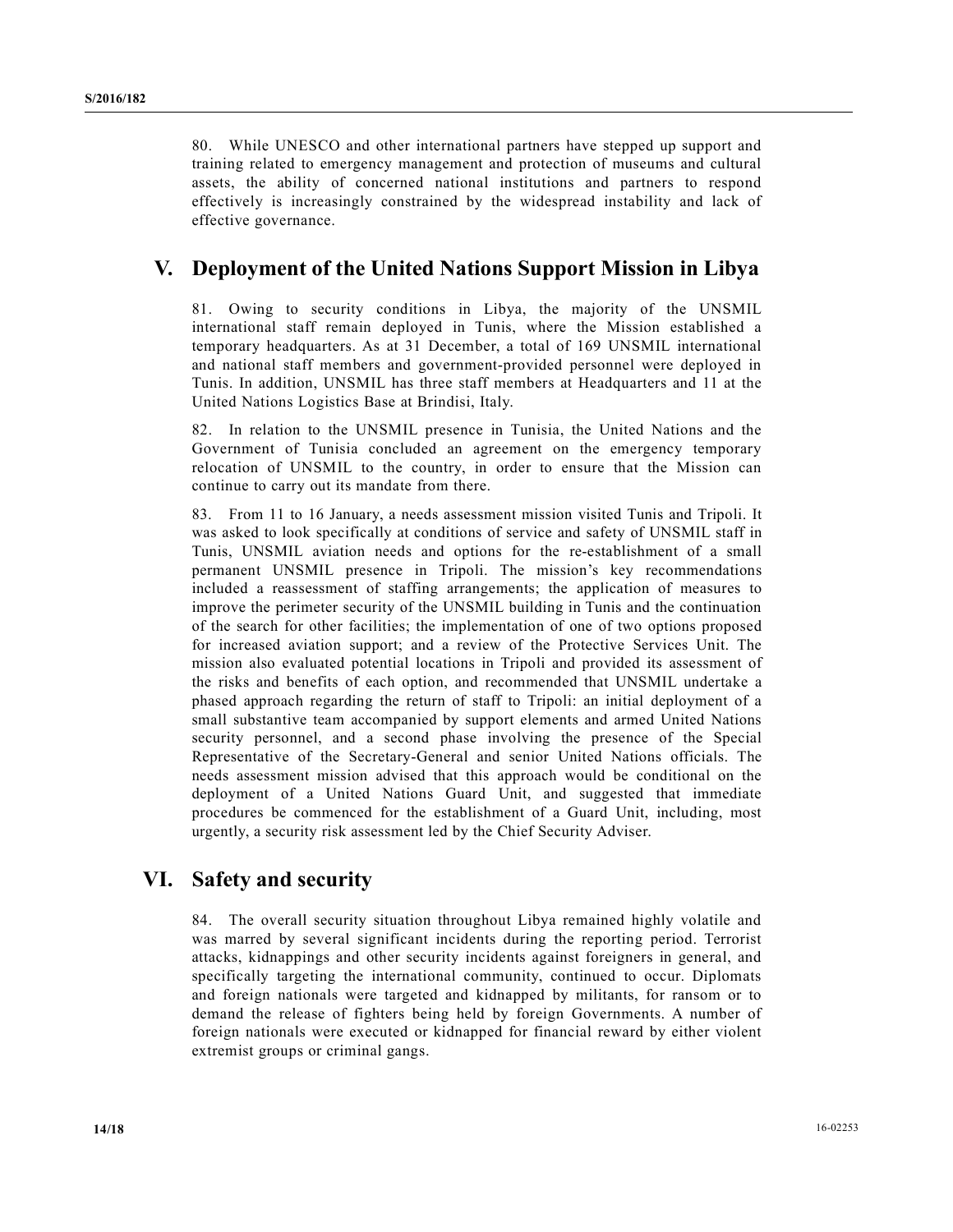85. On 31 August in Tripoli, a vehicle-borne improvised explosive device<br>detonated outside the Mellitah Oil & Gas company premises. On 8 September in<br>Tripoli, militiamen physically assaulted a UNHCR local staff member in c S72016/182<br>
85. On 31 August in Tripoli, a vehicle-borne improvised explosive device<br>
detonated outside the Mellitah Oil & Gas company premises. On 8 September in<br>
Tripoli, militiamen physically assaulted a UNHCR local sta SC2016/182<br>SS. On 31 August in Tripoli, a vehicle-borne improvised explosive device<br>detonated outside the Mellitah Oil & Gas company premises. On 8 September in<br>Tripoli, militiamen physically assaulted a UNHCR local staff S72016/182<br>
S85. On 31 August in Tripoli, a vehicle-borne improvised explosive device<br>
detonated outside the Mellitah Oil & Gas company premises. On 8 September in<br>
Tripoli, militiamen physically assaulted a UNHCR local s SS. On 31 August in Tripoli, a vehicle-borne improvised explosive device<br>detonated outside the Mellitah Oil & Gas company premises. On 8 September in<br>Tripoli, militiamen physically assaulted a UNHCR local staff member in c SCO16/182<br>
SCO16/182<br>
detonated outside the Mellitah Oil & Gas company premises. On 8 September in<br>
detonated outside the Mellitah Oil & Gas company premises. On 8 September in<br>
Tripoli, militiamen physically assaulted a U 87006/182<br>85. On 31 August in Tripoli, a vehicle-borne improvised explosive device<br>detonated outside the Mellitah Oil & Gas company premises. On 8 September in<br>Tripoli, militiamen physically assaulted a UNHCR local staff m S7. On 31 August in Tripoli, a vehicle-borne improvised explosive device<br>detonated outside the Mellitah Oil & Gas company premises. On 8 September in<br>Tripoli, militianen physically assaulted a UNICR local staff member in SC2016/182<br>
SC2016/182<br>
SC2016/182<br>
detonated outside the Mellitah Oil & Gas company premises. On 8 September in<br>
Tripoli, militiamen physically assaulted a UNHCR local staff member in connection<br>
with a craceciott. On 1 O 88. On 31 August in Tripoli, a vehicle-borne improvised explosive device<br>detonated outside the Mellinh Oil & Gas company premises. On 8 September in<br>Tripoli, militiamen physically assulted a UNHCR local staff member in con **S2016/182**<br> **S2016/182**<br>
S3. On 31 August in Tripoli, a vehicle-borne improvised explosive device<br>
detonated ouside the Mellitah Oil & Gas company premises. On 8 September in<br>
Tripoli, militiamen physically assaulted a U SS. On 31 August in Tripoli, a vehicle-borne improvised explosive device<br>detonated outside the Mellittah Oil & Gas company premises. On 8 September in<br>Tripoli, militiamen physically assaulted a UNHCR local staff member in 85. On 31 August in Tripoli, a vehicle-borne improvised explosive device<br>detonated outside the Mellitah Oil & Gas company premises. On 8 September in<br>Tripoli, militianene physically assaulted a UNHCR local staff member in 85. On 31 August in Tripoli, a vehicle-borne improvised explosive device<br>detonated outside the Mellital Oil & Gas company premises. On 8 September in<br>Tripoli, militianen physically assulted a UNHCR local staff member in co S2. On 31 August in Tripple, a vehicle-borne improvised explores deviate apply and detonated outside an UNICR local staff membric in coneccion<br>with a car accident. On 1 October in Misratah, an explosive device detonated at

### VII. Financial aspects

## VIII. Observations and recommendations

det outside the Mellithah OII & Gas company premises. On 8 September in<br>Tripoli, militianen physically assaulted a UNHCR local staff member in connection<br>With a car accident. On 1 October in Misratah, an explosive device d Irpoli, militamen physically assulted a UNIKC local still membre in connection<br>Turkish consider. There was another explosion at the same location a few days later.<br>Turkish consider a There was another explosion at the sam with a car accordent. On 1 October in Misratala, an explosive device detonanted at the<br>Turkish consulate. There was another explosion at the same location a few days later.<br>On 8 November in Sabardah, two Serbian embassy of Turkish considers. There was another explosion at the sume location a leve days later.<br>To 8 November in Sabrathah, two Serbian embassy officials were abducted during<br>an dita-8. On the convoy en oute to the Tunisian border. On S November in Sabrahlah, two Serbuan embassy officials were abouted during<br>an attack on their convoy in coute to the Tunisian border. On 14 December in<br>Tripoli, unidentified assailants abducted a Maltsee hospital manage an statek on their convoy in potite to the Iunisian burder. On 14 December in<br>Tripoli, unidentified assailants abdueted a Maltese hospital manager. On 12 January<br>in Zuwarah, an unidentified armed group attacked the Mellita Impoli, undetentied assulates boyited and Malese hospital manager. On 12 January<br>
Im Zuwarah, an unidentified armed group attacked the Mellitah Oil & Gas complex.<br>
Financial aspects<br>
86. The total resources approved for U **Financial aspects**<br>86. The total resources approved for UNSMIL for the period from 1 January to<br>81 December 2016 amount to \$41,181,500, approved by the Gineral Assembly in its<br>87. The signing of the Libyan Political Agre **Financial aspects**<br>86. The total resources approved for UNSMIL for the period from 1 January to<br>31 December 2016 amount to \$41,181,500, approved by the General Assembly in its<br>resolution 70/249 A-C.<br>**Observations and reco Financial aspects**<br>
Sfin to total resoarces approved for UNSMIL for the period from 1 January to<br>
31 December 2016 amount to \$41,181,500, approved by the General Assembly in its<br>
resolution 70/249 A-C.<br> **Observations and** 86. The total resources approved for UNSMIL for the period from 1 January to 31 December 2016 amount to \$41,181,500, approved by the General Assembly in its resolution 70/249 A-C.<br> **Observations and recommendations**<br>
87. T

86. The total resources approved for UNSMIL for the period from 1 January to<br>81 December 2016 amount to \$41,181,500, approved by the General Assembly in its<br>resolution 70/249 A-C.<br>**Observations and recommendations**<br>87. The 31 December 2016 smount to \$41,181,500, approved by the General Assembly in its<br>
resolution 70/249 A-C.<br> **Observations and recommendations**<br>
87. The signing of the Libyan Political Agreement on 17 December was an<br>
importa resolution 70/249 A-C.<br> **Observations and recommendations**<br>
87. The signing of the Libyan Political Agreement on 17 December was an<br>
important step forward in the Libyan political dialogue, and the efforts of the<br>
internat **SOE EVALUATE AT THE SET THE COMMON CONDUCT THE SET THE SET THE SET THE SET THE SET IN THE SET INCOLLED INCOLLED THE SET INCOLLED INTO THE SET IN THE SET IN THE SET IN THE SET IN THE SET IN THE SET IN THE SET IN THE SET IN Observations and recommendations**<br>
87. The signing of the Libyan Political Agreement on 17 December was an important step forward in the Libyan political dialogue, and the efforts of the international community to bring **COLLET THE SURFALIONS AND PECTUAL AGREEM** and precement on 17 December was an symparitant step form laint in the Libyan political dialogue, and the efforts of the limparitantial community to bring an end to the instituti 87. The signing of the Libyan Political Agreement on 17 December was an important step forward in the Libyan political dialogue; and the efforts of the international community to bring an end to the institutional crisis an 87. The sugmmy of the Libyan Political Agreement in 17 December was an dilustry international community to bring an end to the institutional crists and military iochericational community to bring an end to the institutiona mportant site) towward in the Libyin political dialogue, and the clivers of the constitutional community to bring an end to the institutional crisis and military conflict that have wrought destruction on Libya and its peo conflict that have wrought destruction on Libya and its people. The success of the dialogue process over much to the courage, committent and determination of all the particularity conditional system and the particularity p dialogue process owes much to the courage, commitment and determination of all<br>the participants in the Libyan political dialogue to reunite their country and spare<br>their people further bloodshed and suffering. The Libyan P the participants in the Libyan political dialogue to reunite their country and spare<br>their prople further bloodshod and suffering. The Libyan Political Agreement offers<br>a framework for the Libyan people to realize the oppo their people further bloodshed and suffering. The Libyan Political Agreement offers a framework for the Libyan people to realize the opportunities made possible by the 2011 Libyan revolution, particularly in building a dem a framework for the Libyan people to realize the opportunities made possible by the 2011 Libyan revolution, particularly in building a democratic state founded on the rule of law and respect for human rights.<br>
The meconarg 2011 Libyan revolution, particularly in building a democratic state founded on the rule of law and respect for human rights.<br>
The measured of human commit interests above all particular Agenteement and the Presidency Counc rule of law and respect for human rights.<br>SS.<br>I am encouraged by the decision of the House of Representatives to endorse in<br>Spinniple the Libyan Political Agreement and the Presidency Council emanating<br>from it. Together wi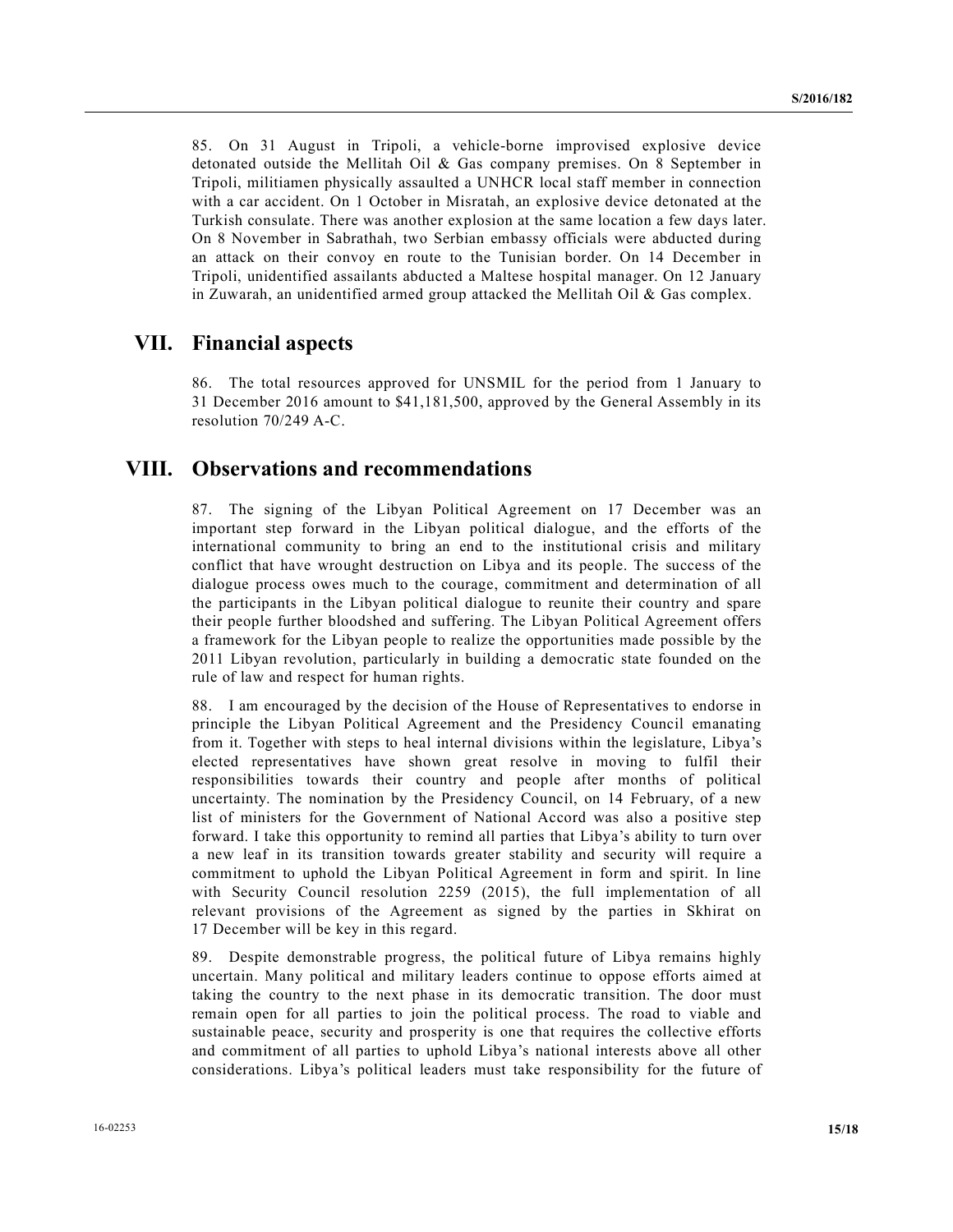their country. They must also make clear to all actors on the ground that continued<br>violence, kidnappings and brazen statements of intimidation towards those seeking<br>to advance the Libyan Political Agreement are unacceptab

The state of the means of intimidation towards that continued violence, kidnappings and brazen statements of intimidation towards those seeking to advance the Libyan Political Agreement are unacceptable.<br>
90. Progress towa their country. They must also make clear to all actors on the ground that continued<br>violence, kidnappings and brazen statements of intimidation towards those seeking<br>to advance the Libyan Political Agreement are unacceptab their country. They must also make clear to all actors on the ground that continued violence, kidnappings and brazen statements of intimidation towards those seeking ou. Progress towards resuming Libya's democratic transit their country. They must also make clear to all actors on the ground that continued<br>violence, kidnappings and brazen statements of intimidation towards those seeking<br>to advance the Libyan Political Agreement are unacceptab their country. They must also make clear to all actors on the ground that continued<br>violence, kidnappings and brazen statements of intimidation towards those seeking<br>to advance the Libyan Political Agreement are unacceptab their country. They must also make clear to all actors on the ground that continued violence, kidnappings and brazen statements of intimidation towards those seeking to advance the Libyan Political Agreement are unacceptab their country. They must also make clear to all actors on the ground that continued violence, kidnappings and brazen statements of intimidation towards those seeking to advance the Libyan Political Agreement are unacceptab their country. They must also make clear to all actors on the ground that continued violence, kidnappings and brazen statements of intimidation towards those seeking to advance the Libyan Political Agreement are unacceptab their country. They must also make clear to all actors on the ground that continued violence, kidnappings and brazen statements of intimidation towards those seeking to advance the Libyan Political Agreement are unacceptab their country. They must also make clear to all actors on the ground that continued violence, kidnappings and brazen statements of intrinidation towards those seeking to dowance the Libyan Political Agreement are unaccepta their country. They must also make clear to all actors on the ground that continued violence, kidnappings and brazen statements of intimidation towards those seeking to dware the Libyan Political Agreement are unacceptable their country. They must also make clear to all actors on the ground that continued<br>violence, kidnapping and brazen statements of intimidation towards those seeking<br>to advance the Libyan Political Agreement are nanceeptabl their county. They must also make clear to all actors on the ground that continued<br>violence, kidnappings and brazzn statements of intimidation towards those seeking<br>to advance the Libyan Political Agreement are unacceptabl their country. They must also make clear to all actors on the ground that continued<br>violence, kidnappings and brazen statements of intimidation towards those seeking<br>to downce the Libyan Political Agreement are unacceptabl their country. They must also make clear to all actors on the ground that continued<br>violence, kidnappings and brazen statements of intimidation towards those seeking<br>to advance the Libyan Political Agreement are unacceptab their country. They must also make clear to all actors on the ground that continued violence, kindappings and braze statements of intimidation towards those seeking to divare the pilling and braze statement are unacceptabl their country. They must also make clear to all actors on the ground that continued<br>violence, kidnappings and brazen statements of intimidation towards those seeking<br>of the Libyan Political Agreement are unacceptable.<br>Soon their country. They must also make clear to all actors on the ground that continued violence, kidnappings and brazer sattements of intimidation towards those seeking to dowance the Libyan Political Agreement are unacceptab their country. They must also make clear to all actors on the ground that continued<br>violence, kidnappings and brazen statements of intimidation towards those seeking<br>to downed the Libyan Political Agreement are unacceptabl their country. They must also make clear to all actors on the ground that continued<br>violence, kidmappings and bracca statements of initimidation towards those seeking<br>to advance the Libyan Political Agenement are unaccepta violence, kidnappings and brazen statements of intimidation towards those seeking<br>to avance the Libyan Political Agreement are unacceptable.<br>The appear of the fight agains the foreses of terrorism and violent extremism. Th to advance the Libyan Political Agreement are unacceptable.<br>90. Progress towards resuming Libya's democratic transition is also a critical<br>distor in the fight against the forces of terrorism and violent extremism. The rela 90. Progress towards resuming Libya's democratic transition is also a critical<br>actor in the fight against the forces of terrorism and violent extremism. The relative<br>case with which groups such as ISIL have expanded their 90.<br>
The regress towards resumming Libya's democratic transition is sito a critical<br>descent in the fight against the forces of terrorism and violent extremism. The relative<br>dentitive the propare such as ISIL, have expanded factor in the fight agans the forces of terrorism and violent extension. The relative orace oris the which groups such as ISIL have expanded their spheres of control and influence over the past few months is a matter of gr influence over the past few months is a matter of grave concern. I urge all parties to<br>redouble their efforts to eliminate the political and socurative vacuum created by the<br>consolidate their presence and internationgly po

redouble their efforts to eliminate the political and security vacuum created by the absorber of milred State institutions, which has allowed terrorist groups to consolidate their presence and increasingly pose a direct th absence of unified State institutions, which has allowed terrorist groups to consolidate their presence and increasingly pose a direct threat to Libya and the region. Unfolding developments elsewhere in the region are a cl consolidate their presence and increasingly pose a direct threat to Libya and the region are slowed in the region are slowed in the region are slowed in the region are slowed in the region are slowed this continuing this c region. Unfolding developments elsewhere in the region are a clear reminder that<br>diments is of the essence, and that unless there is quick progress to form a united<br>political and security front under the authority of a uni time is of the essence, and that unlies there is queck progress to form a united experiment cerrorism could well be lotst. Libya's leaders on all sides have a gainsit terrorism could well be lotst. Libya's leaders on all s political and security from tunder the sultary of a united Libyan State, the battley<br>against terrorism could well be lost. Libya's leaders on all sides have a<br>responsibility to save their country and future generations fro agams terrorism could well be lost. Liby is leaders on all sides have a<br>responsibility to save their country and future generations from the scourge of<br>errorism and violent extremism.<br>
bundreds of thoseands of ordinary Lib responsibility to save their country and intuire generations from the seourge of<br>encrysian and violent extremism.<br>
91. As the military conflict continues unabated in different parts of the country,<br>
bunderds of thousands o errorsm and violent extremsm.<br>
Surface this initiary conflict continues unabated in different parts of the country,<br>
9.1. As the military conflict continues of behaves to the further performance of the humanitaries of the 91. As the military conflict continues unabated in different parts of the country,<br>humdreds of thousands of ordinary Libyans continue to bear the appalling<br>consequences of the humanitarian crisis. Close to half a million p

hundreds of thousands of ordinary Libyans continue to hear the appalling<br>consequences of the humanitarian crisis. Close to half a million people have been<br>displaced, many enduring a pattern of repeated displacement. Many h consequences of the humanitarian crisis. Close to half a million people have been<br>displaced, many enduring a pattern of represented displacement. Many hundreds of<br>throking water, hygiene and saintifor services. 1 appeal to displaced, many enduring a pattern of repeated displacement. Many hundreds of the unitary interary including indeptuate access to safe through in the base annearise, including indeptuate access to safe drinking water, hygi thousands of Libyans lack basic amenities, including adequate access to safe<br>drinking water, hygiene and sanitation services. I appeal to the international<br>community, on behalf of the most vulnerable in Libya, to urgently drahimp water, hygnene and stantiation services. I appeal to the intermational<br>community, on behalf of the most vulnerable in Libya, to urgently provide resources<br>to the underfunded Humanitarian Response Plan, so that reli community, on behall of the most vulnerable in Libyn, to urgently provide resources<br>to the underfinded Humanitarian Response Plan, so that relief can be brought to the<br>almomanitarian assistance.<br>22. Repetated calls by my S to the underitunded Humanitarian Response Plan, so that reticle can be brought to the underitor and phyraximatiziran assistance.<br>
Supproximately 2.44 million people identified as in need of protection and<br>
phyraximatizatio approximately 2.4 million people identified as in need of protection and<br>phumanitarian assistance.<br>92. Repeated calls by my Special Representative and international humanitarian<br>a city that has endured terrible destruction bumannitarian assistance.<br>22. Representative and is bureauthing in Benghazi, and evity that is a entirely that is a conducted controllined the and the protocol of the simply no<br>a entire that sendant derivation and loss of 92. Repeated calls by my Special Representative and international humanitarian agencies for a humanitarian ceastire have gone unheceded, particularly in Benghazi, a city that has endured terrible destruction and loss of li agencies for a humanitarian ceasefire have gone unheeded, particularly in Benghazi, a city that has endured terrible destruction and loos of life. There is simply no guistification for this continuing denial of humanitaria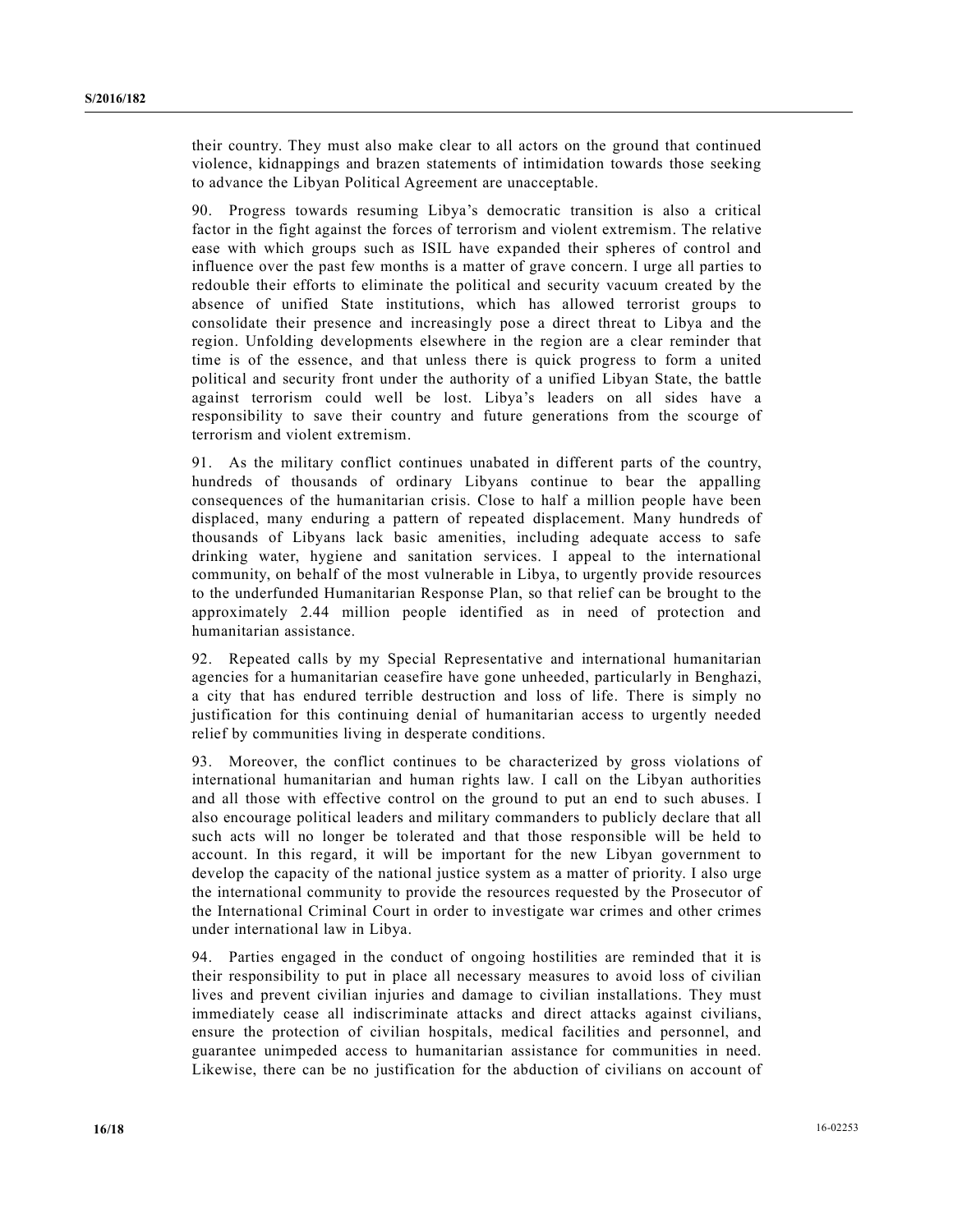S/2016/182<br>
S/2016/182<br>
Stribal, family or political affiliations. Any such persons must be released<br>
immediately and unconditionally.<br>
The continuing use of torture and other ill-treatment in detention facilities is<br>
unac S/20<br>
stribal, family or political affiliations. Any such persons must be released<br>
immediately and unconditionally.<br>
95. The continuing use of torture and other ill-treatment in detention facilities is<br>
unacceptable. I st S/2016/182<br>
195. The continuing use of torture and other ill-treatment in detention facilities is<br>
195. The continuing use of torture and other ill-treatment in detention facilities is<br>
195. The continuing use of torture a scheme Scheme Scheme Scheme Scheme Scheme Scheme Scheme Scheme Scheme Scheme Scheme Scheme Scheme Scheme Scheme Scheme Scheme Scheme Scheme Scheme Scheme Scheme Scheme Scheme Scheme Scheme Scheme Scheme Scheme Scheme Schem S72016/182<br>
tribal, family or political affiliations. Any such persons must be released<br>
immediately and unconditionally.<br>
95. The continuing use of torture and other ill-treatment in detention facilities is<br>
unacceptable. S/2016/182<br>
simmediately and unconditionally.<br>
S. The continuing use of torture and other ill-treatment in detention facilities is<br>
unacceptable. I strongly remind all parties concerned of their obligation to abide by<br>
the S72016/182<br>
acception and the productional straines. Any such persons must be released<br>
immediately and unconditionally.<br>
95. The continuing use of torture and other ill-treatment in detention facilities is<br>
unacceptable. S2016/182<br>
iribal, family or political affiliations. Any such persons must be released<br>
immediately and unconditionally.<br>
95. The continuing use of torture and other ill-treatment in detention facilities is<br>
unacceptable.

S72016/182<br>
1961, family or political affiliations. Any such persons must be released<br>
immediately and unconditionally.<br>
95. The continuing use of torture and other ill-treatment in detention facilities is<br>
unacceptable. I Sc2016/182<br>
tribal, family or political affiliations. Any such persons must be released<br>
immediately and unconditionally.<br>
95. The continuing use of orture and other ill-treatment in detention facilities is<br>
unacceptable. S72016/182<br>
fitbal, family or political affiliations. Any such persons must be released<br>
immediately and unconditionally.<br>
95. The continuing use of torture and other ill-treatment in detention facilities is<br>
unacceptable. **S72016/182**<br> **Etribal, family** or political affiliations. Any such persons must be released<br>
immediately and unconditionally.<br> **SPS.** The continuing use of torture and other ill-treatment in detention facilities is<br>
unacc systematic neglect and marginalization by central authorities in Teinventreliant and marginalization and marginalization and marginalization and marginal particular concerned of their obligation to abide by the current sit **S2016/182**<br> **S2016/182**<br> **tribal,** family or political affiliations. Any such persons must be released<br>
onmediately and unconditionally.<br>
95. The continuing use of torture and other ill-treatment in detention facilities **S2016/182**<br> **S2016/182**<br> **S2016/182**<br> **Ethical** computionally, the profitteed influited influenced influence<br>
of the unitary are of the unitary and particular parameterism of their obligation to abide by<br>
the uncorrelated **S2016/182**<br>**S2016/182**<br>**S2016/182**<br>**S2016/182**<br>**S2016/182**<br>**S2016** in mechaning use of torture and other ill-treatment in detention facilities is<br>**unacceptable.** Is rrongly remind all partices concerned of their objetatio needs. SCO16/182<br>
SCO16/182<br>
SCO16/182<br>
SCO16/182<br>
SCO16/182<br>
SCO16/182<br>
SCON The continuing use of forture and other ill-treatment in detention facilities is<br>
one<br>
acceery their imponsibilities under thirtentianal humanitarian a fribal, family or political affiliations. Any such persons must be released immediately and unconditionally.<br>
95. The continuing use of torture and other ill-treatment in detention facilities is the<br>
unacceptable. Is trong tribal, family or political affiliations. Any such persons must be released<br>orim-ediately and unconditionally.<br>Soc. The continuing use of fortere and other ill-treatment in detention facilities is<br>unacceptable. I strongly

tribut, lamily or political attilations. Any such persons must be released eminediately and unconditionally.<br>
95. The continuing use of torture and other ill-treatment in detention facilities is unacceptable. I strongly re mmediately and unconditionally.<br>
975. The continuing use of fortice and other ill-treatment in detention facilities is<br>
unacceptable. I strongly remind all parties concerned of their obligation to abide by<br>
their responsib 95. The continuing use of torture and other ill-treatment in detention facilities is unacceptable. I strongly remind all partice concerned of their objigation to abide by their exponsibilities under international humanitar unacceptable. I strongly remind all parties concerned of their obitgation to abide by<br>their responsibilities under international humanitarian and human rights law. I also<br>call on them to ensure that measures are put in pla their responsibitities under international humanitarian and human rights law. 1 also<br>column them to canver that measures are put in place to grant all detaineers adequate<br>access to relatives and lawyers, as well as to ensa call on them to ensure that measures are put in place to grant all detainees adequate<br>access to relatives and lawyers, as well as to ensure citier that due judicial process<br>is ast in motion or that steps are taken towards access to relatives and lawyers, as well as to ensure either that due judicial process<br>is et in motion or that steps are laken lowards their release.<br>So f. The conflicie in Libya and the continuing absence of effective Sta is set in motion or that steps are taken towards their release.<br>
96. The conflict in Libya and the continuing absence of effective State authority<br>
96. The conflict in Libya and the continuing absence of effective State au 96. The conflict in Libya and the continuing absence of effective State authority continue to these a heavy toll on communites in southern Libya. Endemic lovels of criminality and of growing political violence, persistent continue to take a heavy foll on communities in southern Libya. Endemic levels of criminality and of growing political violence, persistent levels of communal tension systematic neglect and marginalization by event is the eriminality and of growing political violence, persistent levels of communal tension<br>aystematic negatival an amag rival groups over resources have been fuelded by vears of<br>systematic negleet and marginalization by central and competition among rival groups over resources have been fuelled by years of systematic megleer and marginalization by contral autobrities. The current situation has been further aggravated by weak, if not entirely abse systematic neglect and marginalization by central authorities. The current situation<br>has been firtter aggravated by weak, if not entirely absart, border controls which<br>have allowed for the unprecedented influx of large num has been further aggravated by weak, if not entirely absent, border controls which<br>have altowed for the unprecedented influx of large numbers of migrants, phecing a<br>huge strain on host communities in the south already stru have allowed for the unprecedented influx of large numbers of migrants, placing a<br>single strain on host communities in the south already struggling to meet their own<br>presents.<br>Of the case with alarm moves by the de fateo a huge strain on host communities in the south already struggling to meet their own<br>profit.<br>The symple is the symple and civil liberties, as well as the repared denial of cocess on a number of<br>positical and civil liberties, needs.<br>
needs.<br>
needs.<br>
The with alarm moves by the de facto authorities in Tripoli to curtail<br>
9political and civil liberties, as well as the repeated denial of access on a number of<br>
needsions for my Special Representati 97. I note with alarm moves by the de facto authorities in Tripoli to curtail<br>political and civil liberties, as well as the repeated denial of accees on a number of<br>pocaisions for my Special Representative and his team to political and civil liberties, as well as the repeated denial of access on a number of<br>occasions for my Special Representative and its iteam to weastern Libya. In this<br>regard, I remind the leadership of the Gieneral Nation occasions for my Special Representative and his team to western Libya. In this regard, I remined the Ueneral National Control resolutions of the Greenal National Contexts of UNSMIL, including allowing it free interaction c

regard. I remind the leadership of the General National Congress of its<br>responsibilities under paragraph IS of Security Council resolution 2259 (2015) to<br>cooperate fully with the activities of UNSMIL, including allowing it responsibilities under paragraph IS of Security Council resolution 2239 (2015) to<br>scoperate fully with the activities of UNSMIL, including allowing it free interaction<br>si well as the unhidered movement and timely access fo cooperate luly with the activities of UNSMIL, including allowing it the interaction<br>since with all interlocutions, and to take all necessary measures to ensure the security of,<br>associated personnel. The ability of United N will all metrocutors, and to take all necessary measures to ensure the security of, and sas well as the unindered movement and timely access for, the United Nations and assessing and personnel. The ability of United Nation as well as the unhindred movement and tumely access tor, the United Nations and<br>associated personnel. The ability of United Nations staff and personnel to engage<br>freely with all political and security stakeholders without associated personnel. The ability of United Nations stall and personnel to engage<br>freely with all political and security stakeholders without threat or intimidation is<br>key to fulfilling the mandate entrusted to UNSMIL by t Irecyl with all political and security stakeholders without threat or natumatation is<br>key to fulfilling the mandate entrusted to UNSMIL by the Security Council.<br>Specifical Agreement provides for a viable road map that brin